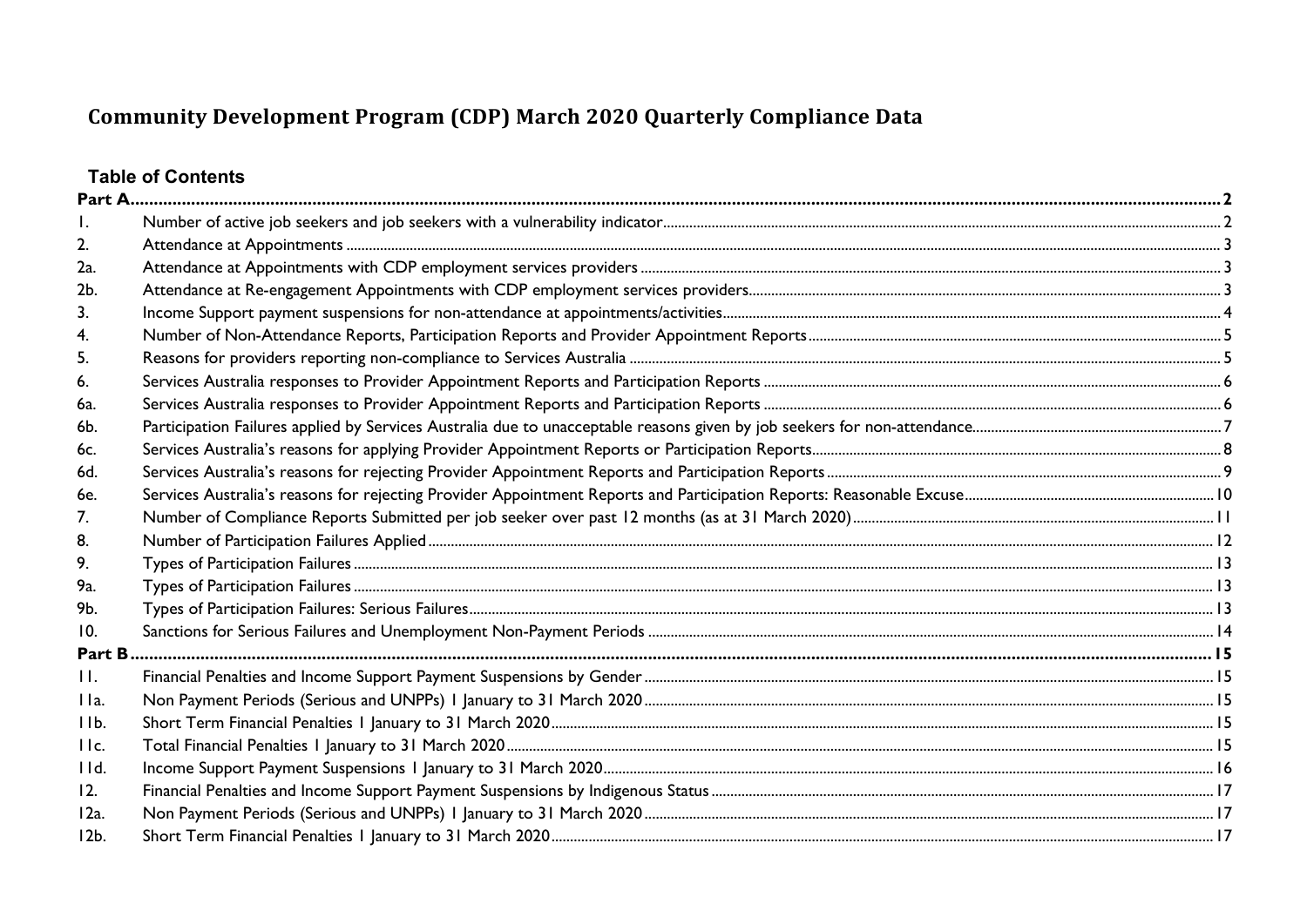| 12c.            |  |
|-----------------|--|
| 12d.            |  |
| 13.             |  |
| 13a.            |  |
| 13 <sub>b</sub> |  |
| 13c.            |  |
| 13d.            |  |
| 14.             |  |
| 14a.            |  |
| 14b.            |  |
| 14c.            |  |
| 14d.            |  |
| 15.             |  |
| 15a.            |  |
| 15b.            |  |
| 15c.            |  |
| 15d.            |  |
|                 |  |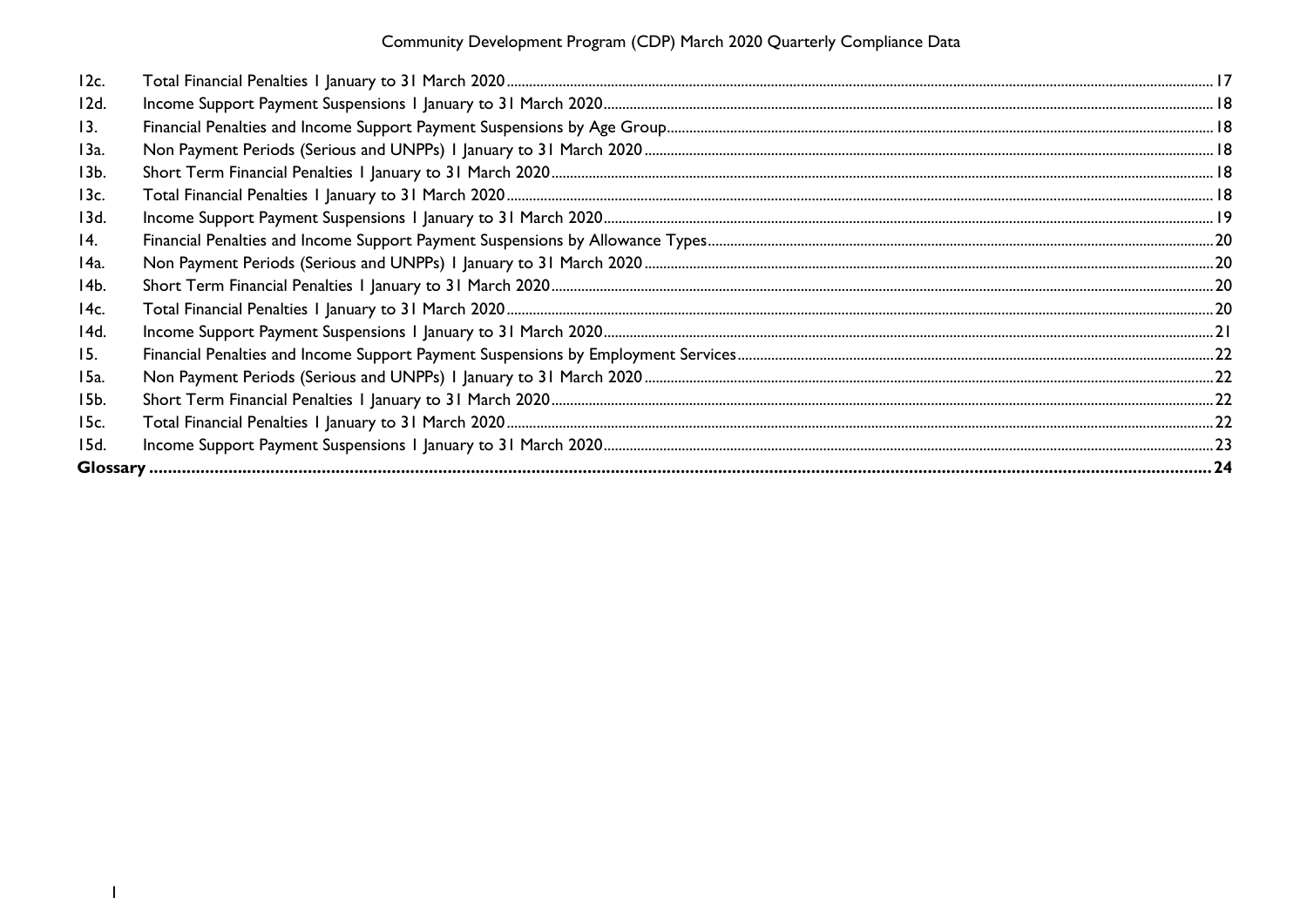The following tables contain compliance information for the Community Development Program (CDP), under the Job Seeker Compliance Framework (JSCF). This information has been published continuously since the commencement of the CDP on 1 July 2015. From 1 July 2018, all job seekers in *jobactive*, Disability Employment Services and ParentsNext are subject to the Targeted Compliance Framework (TCF). The TCF does not apply to CDP.

Prior to 1 July 2018, this report contained a broader data set covering all employment programs under the JSCF. From 1 July 2018, this report contains CDP specific information only and is owned by the National Indigenous Australians Agency.

TCF reporting is published separately by the Department of Education, Skills and Employment. Due to differences in the compliance frameworks, the information contained in this report is not directly comparable with any reporting undertaken for the TCF.

# <span id="page-2-1"></span><span id="page-2-0"></span>**Part A**

## **1. Number of active job seekers and job seekers with a vulnerability indicator as at 31 March 2020**

| <b>Active CDP job seekers</b> | Number of CDP job seekers with a vulnerability<br>indicator | % of all CDP job seekers with a vulnerability<br>indicator |
|-------------------------------|-------------------------------------------------------------|------------------------------------------------------------|
| 29,638                        | 3,338                                                       | l I%                                                       |

'Active CDP job seekers' comprises 'Active job seekers' who currently need to use employment services or the Transition to Work (TTW) Service), as well as 'Other job seekers' who have a 'Temporary exemption', 'Reduced work capacity' or are undertaking an 'Approved activity' – refer to 'Glossary' for further explanation of these terms.

Note: TTW participants are not subject to the same job seeker compliance framework as other activity tested job seekers, therefore they are not included elsewhere in this report.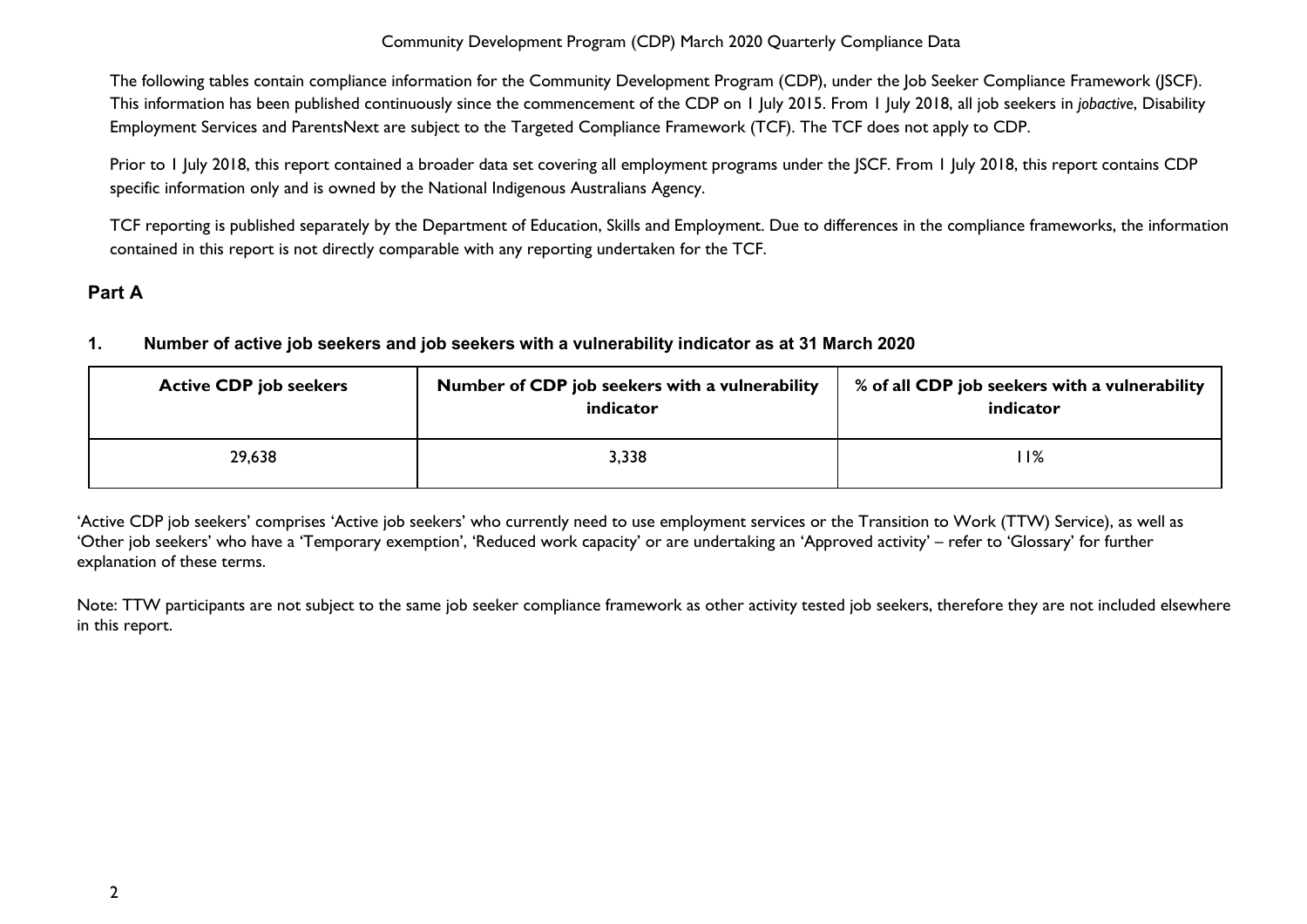## <span id="page-3-0"></span>**2. Attendance at Appointments**

<span id="page-3-1"></span>*2a. Attendance at Appointments with CDP employment services providers 1 January to 31 March 2020*

| <b>Attendance</b>                                  | <b>Number</b> | <b>Percent</b> |
|----------------------------------------------------|---------------|----------------|
| <b>Appointments attended</b>                       | 55,265        | 48%            |
| Appointments not attended - with a valid reason    | 35,741        | 31%            |
| Appointments not attended – with an invalid reason | 19,863        | 17%            |
| Appointments not attended - discretion             | 4,192         | 4%             |
| Appointments not attended - total                  | 59,796        | 52%            |
| <b>Total Appointments</b>                          | 115,061       | 100%           |

#### <span id="page-3-2"></span>*2b. Attendance at Re-engagement Appointments with CDP employment services providers 1 January to 31 March 2020*

| <b>Attendance</b>                                | <b>Number</b> | Percent |
|--------------------------------------------------|---------------|---------|
| Appointments attended - total                    | 9,038         | 93%     |
| Appointments not attended with a valid reason    | 187           | 2%      |
| Appointments not attended with an invalid reason | 479           | 5%      |
| Appointments not attended - total                | 666           | 7%      |
| <b>Total Appointments</b>                        | 9,704         | 100%    |

This table includes re-engagement appointments where reconnection was required following a missed appointment with an employment services provider.

The "not attended" result of "Discretion" is not available to employment services providers for this type of appointment.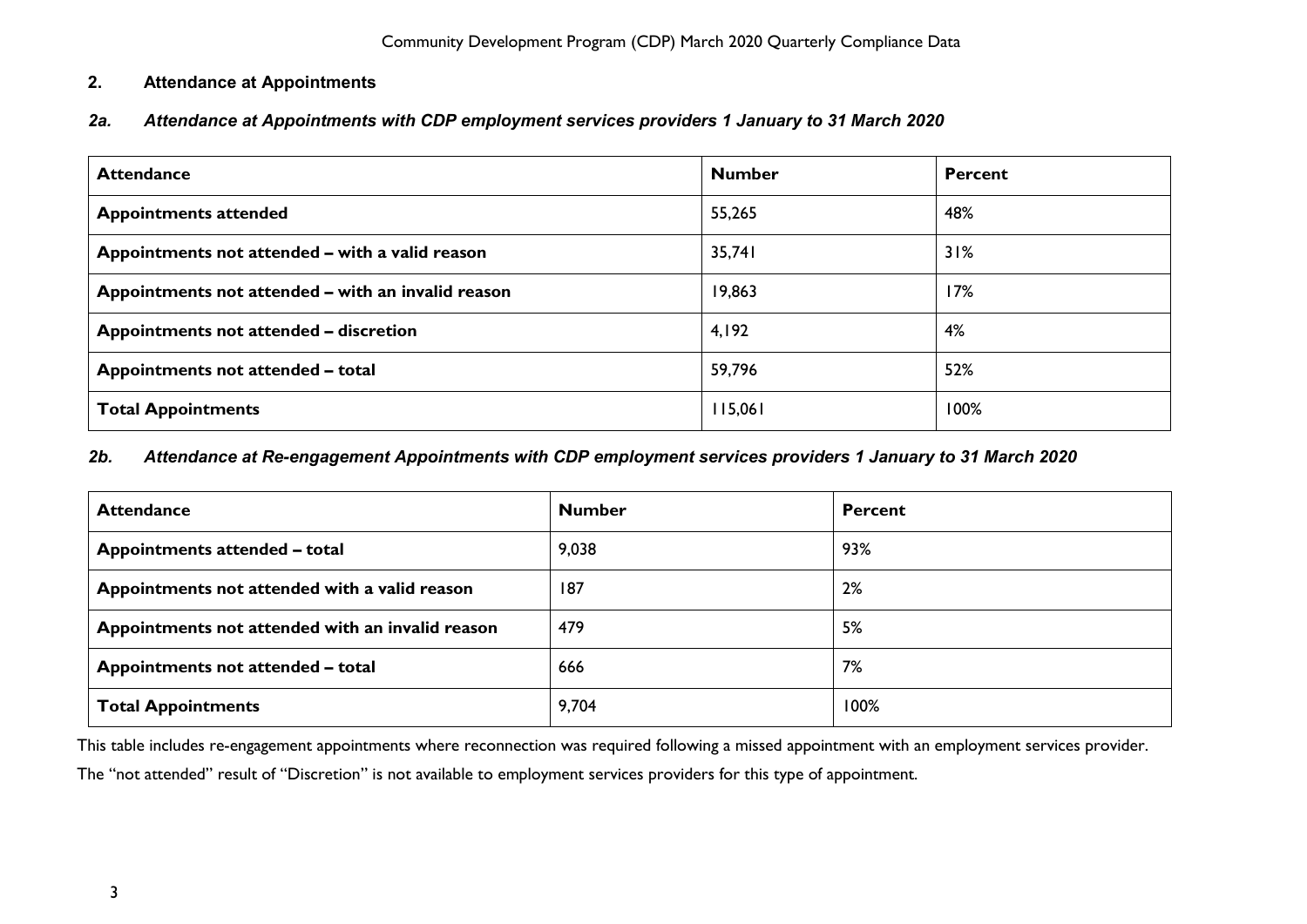#### <span id="page-4-0"></span>**3. Income Support payment suspensions for non-attendance at appointments/activities 1 January to 31 March 2020**

| Number of income support payment<br>suspensions for job seekers missing<br>appointment with their provider or third<br>party | Number of income support payment suspensions for job<br>seekers following disengagement from an activity | <b>Total Income Support Payment</b><br><b>Suspensions</b> |
|------------------------------------------------------------------------------------------------------------------------------|----------------------------------------------------------------------------------------------------------|-----------------------------------------------------------|
| 13,001                                                                                                                       | 5,215                                                                                                    | 18,216                                                    |

This table is a count of all participation payment suspensions applied as a result of providers submitting:

- − Non-Attendance Reports for non-attendance at a provider appointment (see note to Table 5); or
- − Participation Reports for non-attendance at a third party appointment (such as an initial appointment with a Work for the Dole Host or Skills for Employment and Education provider) or disengagement from an activity.

Where an income support payment suspension has started it will continue until it is lifted, which is usually when a job seeker attends the appointment.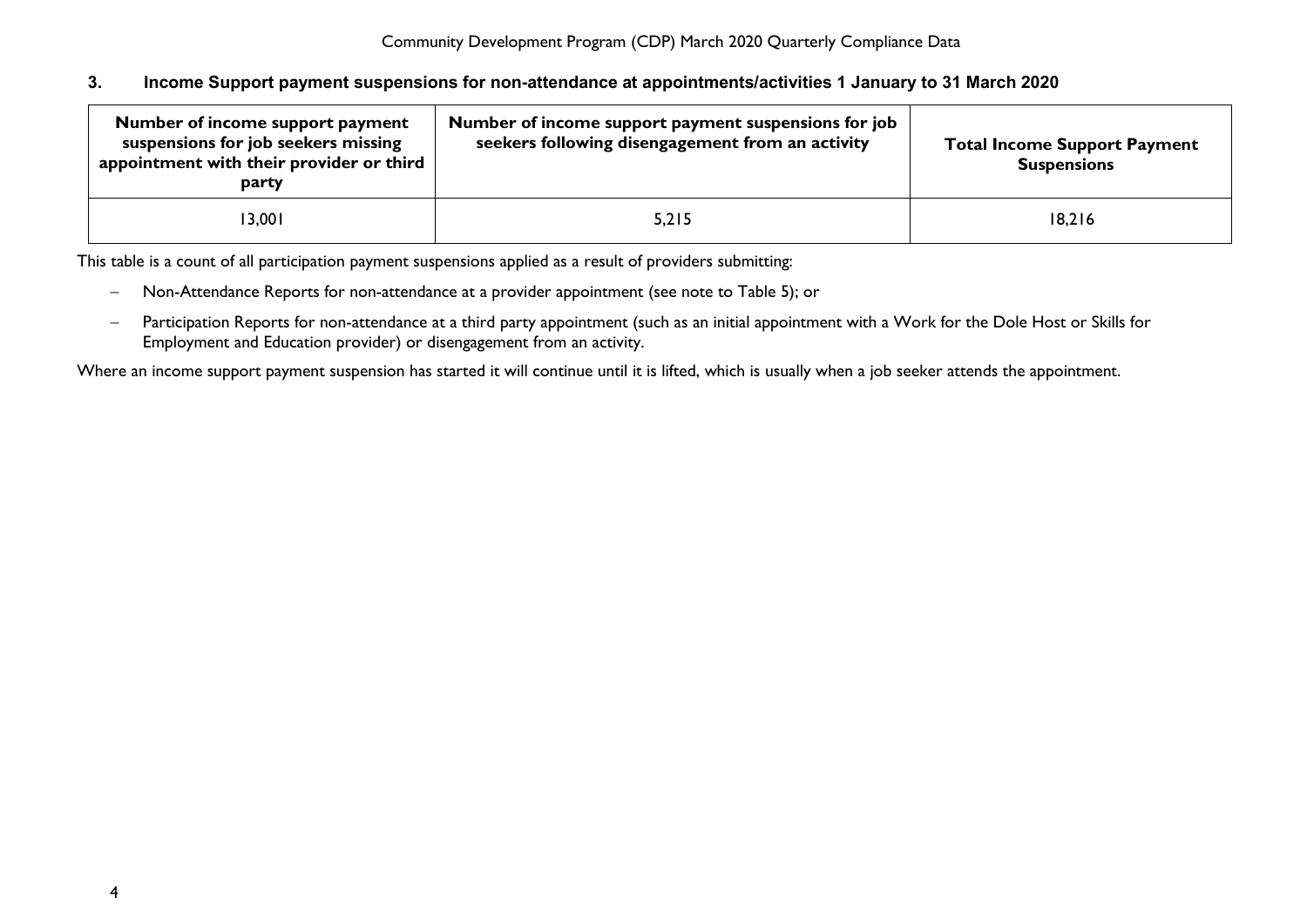#### <span id="page-5-0"></span>**4. Number of Non-Attendance Reports, Participation Reports and Provider Appointment Reports 1 January to 31 March 2020**

| Number of                     | Number of Non-Attendance Reports as a % of non- | <b>Number of Participation Reports and</b> |
|-------------------------------|-------------------------------------------------|--------------------------------------------|
| <b>Non-Attendance Reports</b> | attended appointments without a valid reason    | <b>Provider Appointment Reports</b>        |
| 7,448                         | 72.5%                                           | 44,435                                     |

Non-Attendance Reports may be used by providers, after first attempting to contact the job seeker, to report to the Services where a job seeker fails to attend a provider appointment without giving prior notice of a valid reason.

Once received by Services Australia, a Non-Attendance Report will trigger an income support payment suspension which will generally remain in place until the job seeker attends a re-engagement appointment. Submission of a Non-Attendance Report by a provider does not require Services Australia to investigate whether a participation failure has occurred.

"Number of Non-Attendance Reports as a % of non-attended appointments" is the number of submitted Non-Attendance Reports as a proportion of the number of provider appointments not attended during the quarter (excluding where the provider considered the job seeker had a reasonable excuse for their non-attendance – i.e. 'Valid Reason').

Provider Appointment Reports were introduced on 1 July 2015. A provider submits a Provider Appointment Report when they want Services Australia to investigate whether a 'Non-Attendance Failure' should be applied. In the above table, Provider Appointment Reports have been grouped with Participation Reports for Connection, Reconnection, No Show No Pay and Serious Failures for refusing to accept or commence in a suitable job (i.e. those Participation Reports which are directly submitted by providers to Services Australia for investigation).

Participation Reports can also be submitted for non-appointment related reasons. As such, the number of Provider Appointment Reports and Participation Reports is not expressed "as a percentage of non-attended appointments".

#### <span id="page-5-1"></span>**5. Reasons for providers reporting non-compliance to Services Australia 1 January to 31 March 2020**

| <b>Reasons</b>                                              | <b>Number</b> | <b>Percent</b> |
|-------------------------------------------------------------|---------------|----------------|
| Failure to attend provider appointment and<br>other reasons | 17,461        | 28%            |
| <b>Failure to attend activity</b>                           | 44,422        | 72%            |
| <b>Total for all reasons</b>                                | 61,883        | 100%           |

This table includes a count of all Non-Attendance Reports, Provider Appointment Reports and Participation Reports.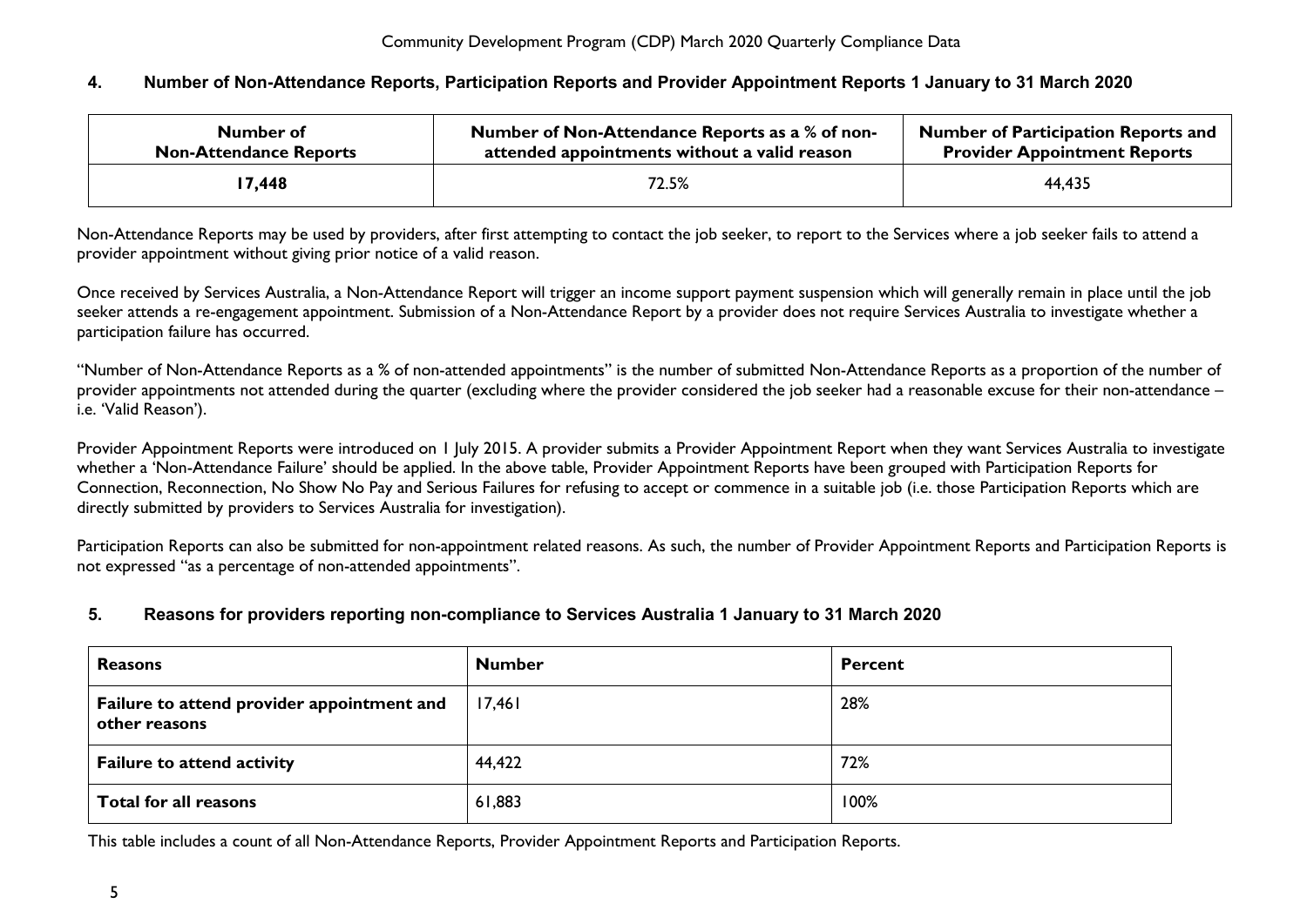## <span id="page-6-0"></span>**6. Services Australia responses to Provider Appointment Reports and Participation Reports**

## <span id="page-6-1"></span>*6a. Services Australia responses to Provider Appointment Reports and Participation Reports 1 January to 31 March 2020*

| <b>Responses to Provider Appointment and</b><br><b>Participation Reports</b> | <b>Number</b> | <b>Percent</b> |
|------------------------------------------------------------------------------|---------------|----------------|
| <b>Participation Failure imposed (Applied)</b>                               | 19,315        | 43%            |
| <b>Participation Failure not imposed (Rejected)</b>                          | 25.120        | 57%            |
| <b>Total reports</b>                                                         | 44,435        | 100%           |

Participation Reports and Provider Appointment Reports are rejected if Services Australia determines that the job seeker gave prior notice of a reasonable excuse for their failure to attend an appointment or had a reasonable excuse but was unable to give prior notice. Although Non-Attendance Reports are also used to report non-compliance and can be found to be invalid (for example, the job seeker was not on payment at the time of their non-attendance), Services Australia is not required to determine whether or not the job seeker had a reasonable excuse for their non-attendance because no participation failure can be applied. For this reason, Non-Attendance Reports, which are used to report non-attendance at provider appointments, are not included in this table because they do not result in a Participation Failure under the compliance framework and simply delay a job seeker's income support payment rather than resulting in a penalty.

Figures for "Participation Failure imposed" may differ from figures for "Total Failures" in Table 9a because the above table only includes failures that are reported via a Provider Appointment Report or Participation Report from a provider; that is, Non-Attendance Failures, Connection, Reconnection, No Show No Pay, and Serious Failures for refusing to accept or commence in a suitable job. Provider Appointment Reports and Participation Reports are not directly submitted for Serious Failures due to persistent non-compliance as these are determined following a Comprehensive Compliance Assessment (CCA). Unemployment Non Payment Periods (UNPPs) are also excluded from the table as the majority of UNPPs are initiated by Services Australia prior to the job seeker commencing in employment services. Table 10 includes Serious Failures for persistent non-compliance as well as UNPPs.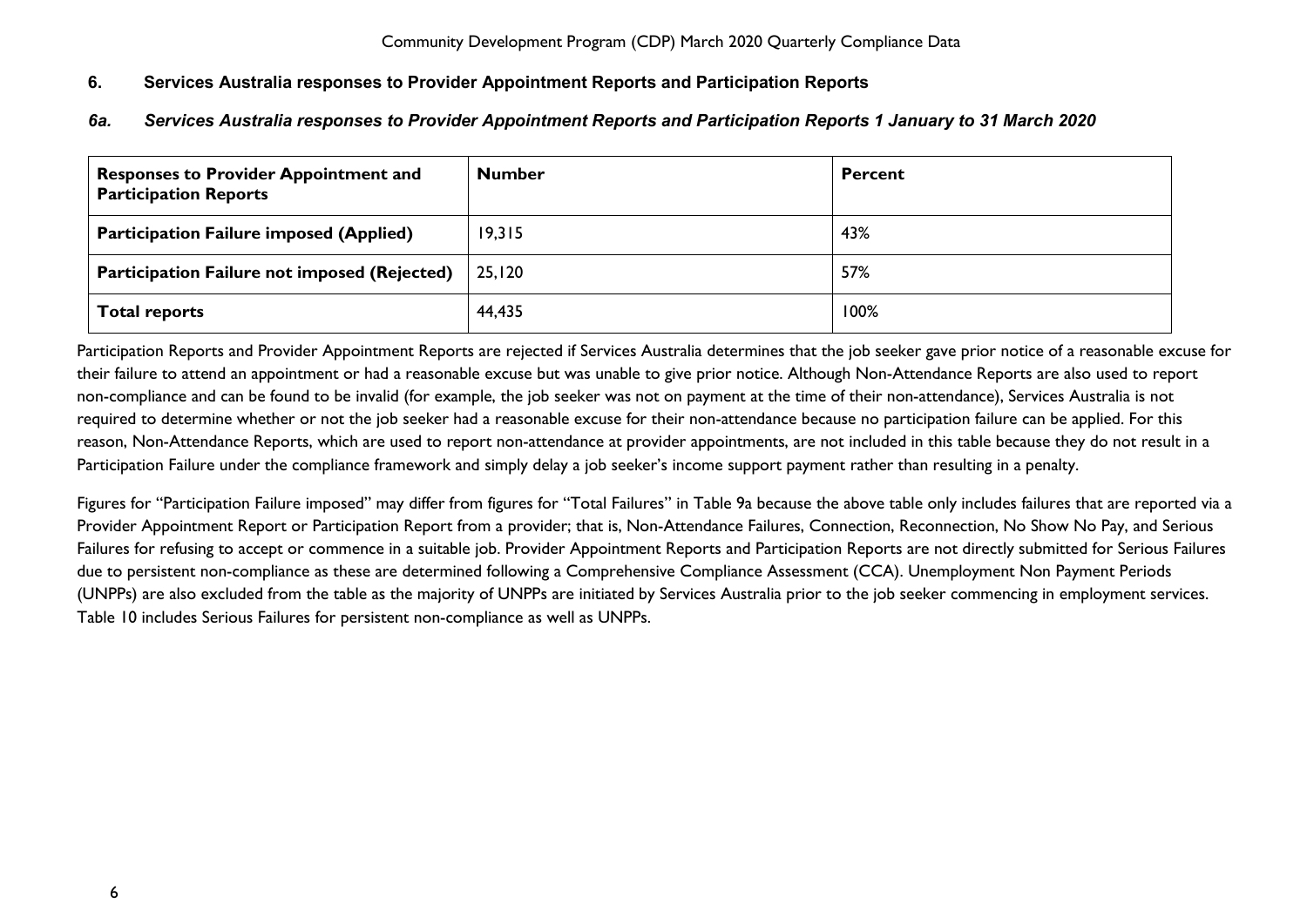# <span id="page-7-0"></span>*6b. Participation Failures applied by Services Australia due to unacceptable reasons given by job seekers for non-attendance 1 January to 31 March 2020*

| <b>Reason Participation Failure Applied</b>                 | <b>Number Participation Failures</b> | % of All Participation Failures Applied |
|-------------------------------------------------------------|--------------------------------------|-----------------------------------------|
| Job seeker error                                            |                                      | 0%                                      |
| Manageable or unproven medical issue                        |                                      | 0%                                      |
| Job seeker chose not to participate                         | 0                                    | 0%                                      |
| Job seeker denied being notified                            |                                      | 0%                                      |
| Foreseeable or unacceptable activity prevented compliance   | 0                                    | 0%                                      |
| Personal matter                                             | 0                                    | 0%                                      |
| Transport difficulties - insufficient to prevent compliance | 0                                    | 0%                                      |
| Cultural/ language issues                                   | $\Omega$                             | 0%                                      |
| Job seeker considered work offered was unsuitable           | $\Omega$                             | 0%                                      |
| No reason offered                                           | 0                                    | 0%                                      |
| Reason not recorded                                         | 20                                   | $<$ $\frac{1}{6}$                       |
| Reasonable excuse but no prior notice                       | 19,295                               | 100%                                    |
| <b>Total</b>                                                | 19,315                               | 100%                                    |

This table breaks down the data included in the "Participation Failure imposed' column of the previous overview table by the reason the job seeker gave for their failure. Reasons are recorded where the failure is for non-attendance at appointments with Services Australia, third party appointments, with employers or for nonattendance at activities.

Non-Attendance Reports, which are used to report non-attendance at provider appointments, are not included in this table because they do not result in a Participation Failure under the compliance framework and simply delay a job seeker's income support payment rather than resulting in a penalty. Because of this, the job seeker's reason for non-attendance is not sought or recorded by Services Australia.

Services Australia is required under legislation to determine each case on its merits and to consider whether or not the job seeker's personal circumstances affected their ability to comply or to give prior notice of their inability to comply for each incidence of non-attendance. This table gives the types of excuses that job seekers provided to Services Australia and which Services Australia did not accept as reasonable in the specific circumstances of each case. In these instances, Services Australia's decision-maker has determined that the circumstances described by the job seeker did not impact sufficiently on the job seeker's capacity to attend the appointment or activity at the scheduled time or there is no evidence to support the job seeker's reason for non-attendance or failure to give prior notice.

Note: Discrepancies may occur between the sum of component percentages and the total percentage, due to rounding.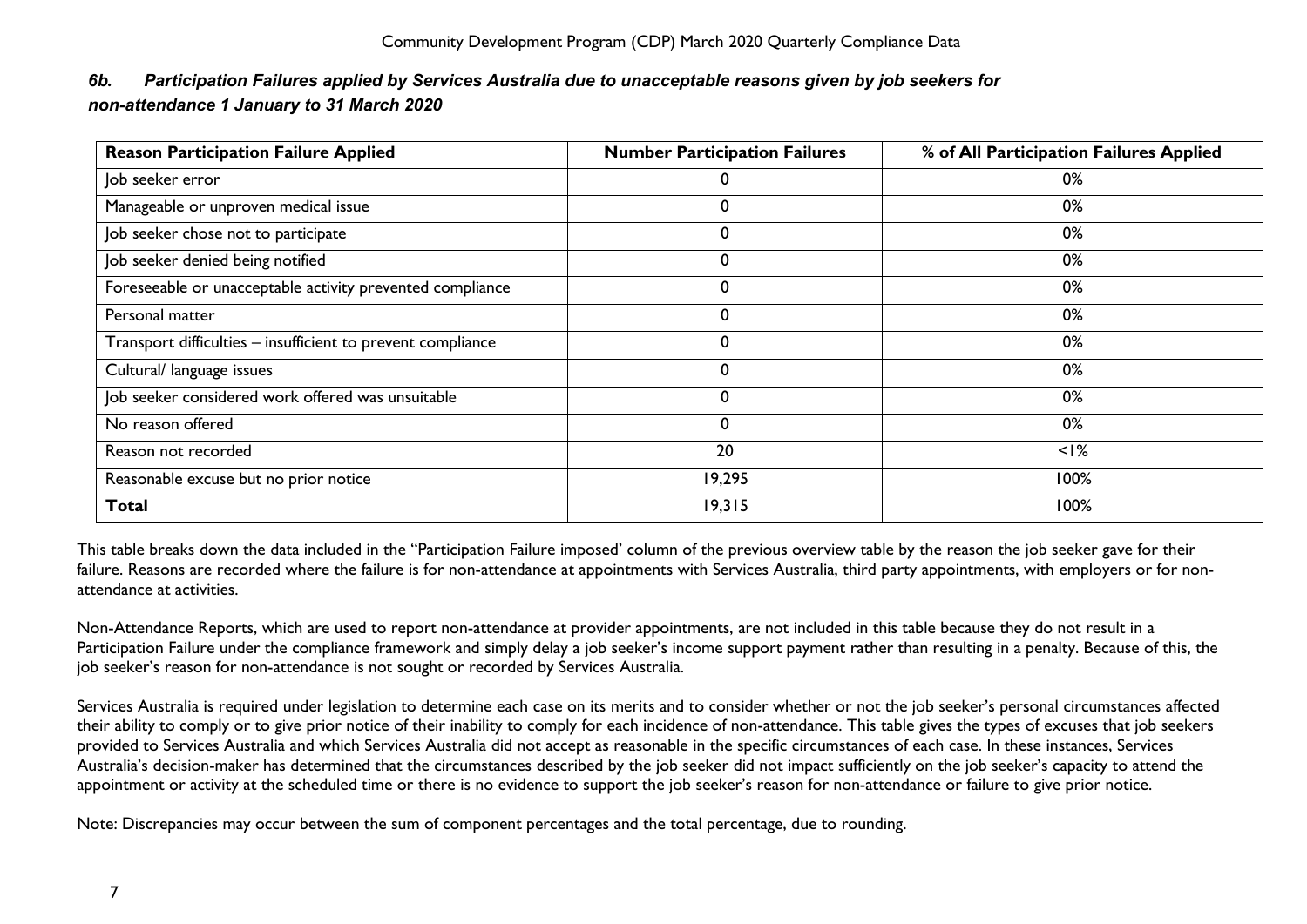## <span id="page-8-0"></span>*6c. Services Australia's reasons for applying Provider Appointment Reports or Participation Reports 1 January to 31 March 2020*

| Prior notice of reasonable excuse for non-<br>attendance required | <b>Number</b> | Percent |
|-------------------------------------------------------------------|---------------|---------|
| Prior notice not given - reasonable excuse                        | 19,295        | (99.9%) |
| Prior notice not given - no reasonable<br>excuse                  | 0             | 0%      |
| Prior notice given or not relevant, but no<br>reasonable excuse   | 20            | $(1\%)$ |
| <b>Total Applied</b>                                              | 19,315        | 100%    |

Where a job seeker is unable to attend an appointment or activity they must give prior notice of their reason for not being able to attend, where it is reasonable to expect them to do so. If they fail to do so, a penalty may be applied regardless of the reason for non-attendance. Job seekers can therefore have penalties applied where:

- − they failed to give prior notice of a reasonable excuse for not attending an appointment or activity;
- − they gave prior notice but their excuse was not accepted by Services Australia as reasonable; or
- − where there was no requirement to give prior notice (because the failure did not relate to attendance for example, a failure to enter into a Job Plan) but the job seeker had no reasonable excuse for their action.

Non-Attendance Reports, which are used to report non-attendance at provider appointments (which constitute the bulk of appointment types) are not included in this table because they do not result in a Participation Failure under the compliance framework. Instead they delay a job seeker's income support payment rather than result in a penalty. Because of this, whether or not the job seeker had a reasonable excuse is not investigated or recorded by Services Australia.

Since 1 July 2015, a provider will submit a Provider Appointment Report if they want to recommend to Services Australia that a penalty be applied for the job seeker's non-attendance. Services Australia will investigate the job seeker's non-compliance and determine if a Non-Attendance Failure should be applied.

Note: Discrepancies may occur between the sum of component percentages and the total percentage, due to rounding.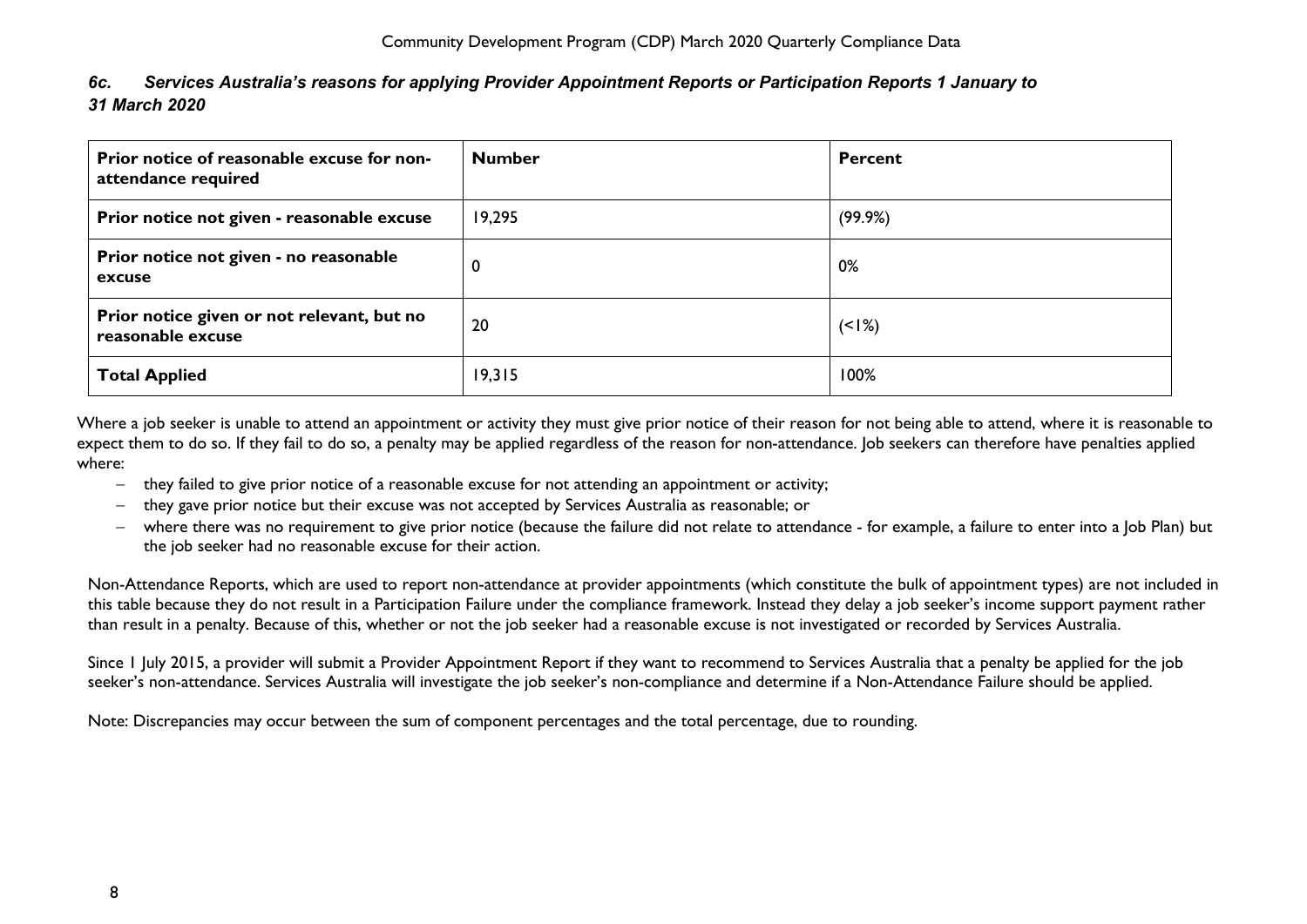<span id="page-9-0"></span>

| 6d. | Services Australia's reasons for rejecting Provider Appointment Reports and Participation Reports 1 January to |  |
|-----|----------------------------------------------------------------------------------------------------------------|--|
|     | 31 March 2020                                                                                                  |  |

| <b>Reasons for rejecting Provider Appointment</b><br>and Participation Reports                                       | <b>Number</b> | <b>Percent</b> |
|----------------------------------------------------------------------------------------------------------------------|---------------|----------------|
| Job seeker had reasonable excuse                                                                                     | 16,947        | 68%            |
| <b>Procedural errors: All types</b>                                                                                  | 8,173         | 32%            |
| Procedural errors relating to sub-category<br>"Nature of requirements"                                               | 2,419         | 9%             |
| Procedural errors relating to sub-category<br>"Notifying requirements"                                               | 918           | 4%             |
| Procedural errors relating to sub-category<br>"Submitting Provider Appointment Reports<br>and Participation Reports" | 4,836         | 19%            |
| <b>Total Rejections</b>                                                                                              | 25,120        | 100%           |

Non-Attendance Reports, which are used to report non-attendance at provider appointments where no prior notice of a valid reason was given, are not included in this table because they do not result in a Participation Failure under the compliance framework. Instead they delay a job seeker's income support payment rather than result in a penalty. Because of this, whether or not the job seeker had a reasonable excuse is not investigated or recorded by Services Australia.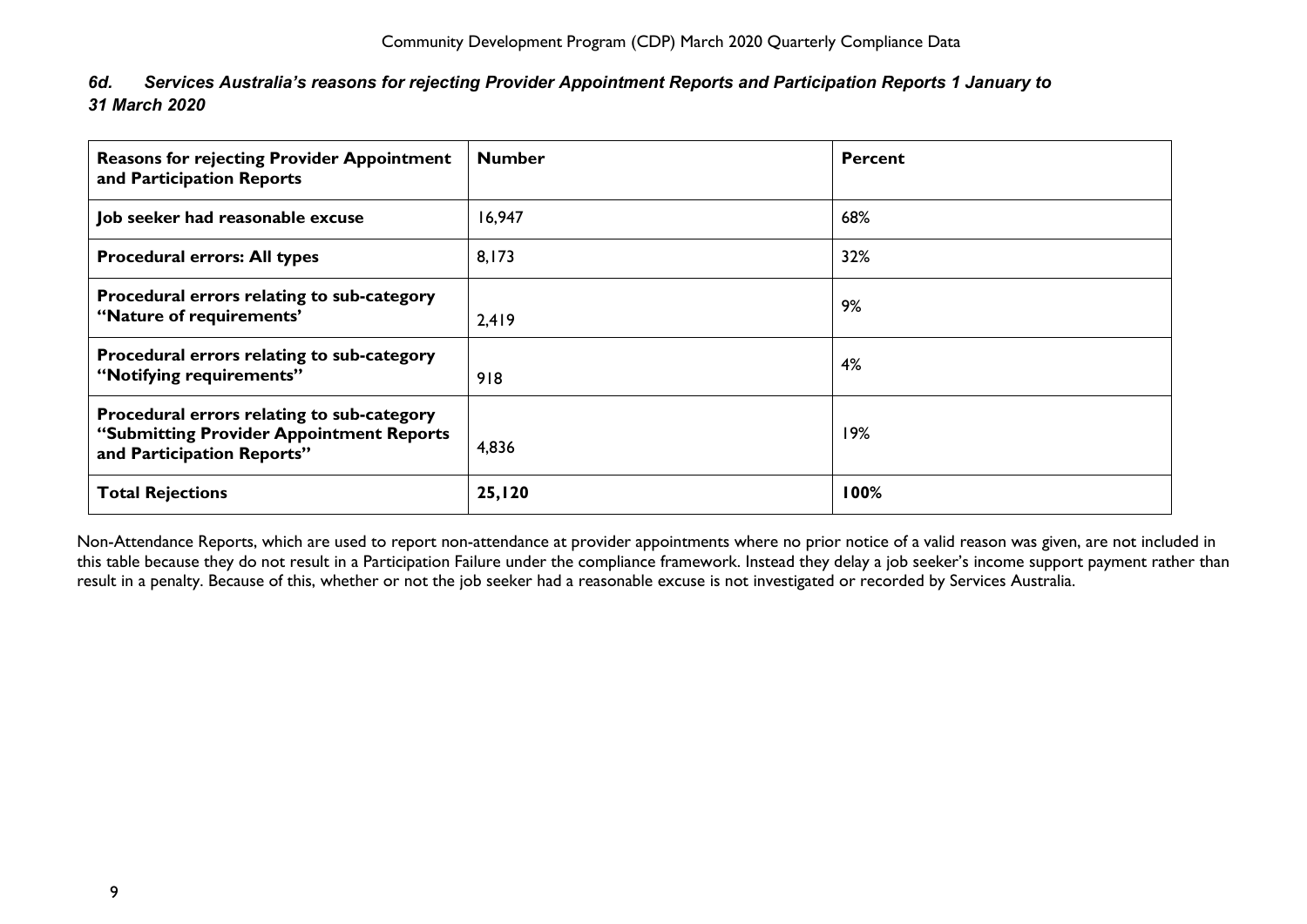<span id="page-10-0"></span>

| 6e. | Services Australia's reasons for rejecting Provider Appointment Reports and Participation Reports: Reasonable Excuse |
|-----|----------------------------------------------------------------------------------------------------------------------|
|     | 1 January to 31 March 2020                                                                                           |

| <b>Reasonable excuse</b>       | <b>Percent</b> |
|--------------------------------|----------------|
| Medical reason - A             | 2.6%           |
| Medical reason - B             | 1.4%           |
| Other acceptable activity      | 9.4%           |
| <b>Personal crisis</b>         | 3.1%           |
| <b>Caring responsibilities</b> | 2.4%           |
| <b>Homelessness</b>            | $<$ $1\%$      |
| <b>Transport difficulties</b>  | 1.5%           |
| Cultural/language issues       | 3.1%           |
| <b>Other</b>                   | 44.0%          |

Percentages in this table represent the proportion of all Provider Appointment Reports and Participation Reports rejected. Each row equals the "Total reasonable excuse" percentage, rather than adding up to 100%. Discrepancies may occur between the sum of component percentages and the total percentage, due to rounding.

Medical reason A – means that a medical reason prevented the job seeker from complying with the requirement but the job seeker did not provide specific evidence relating to the particular incident.

Medical reason B – means that a medical reason prevented the job seeker from complying with the requirement and the job seeker provided specific evidence relating to the particular incident.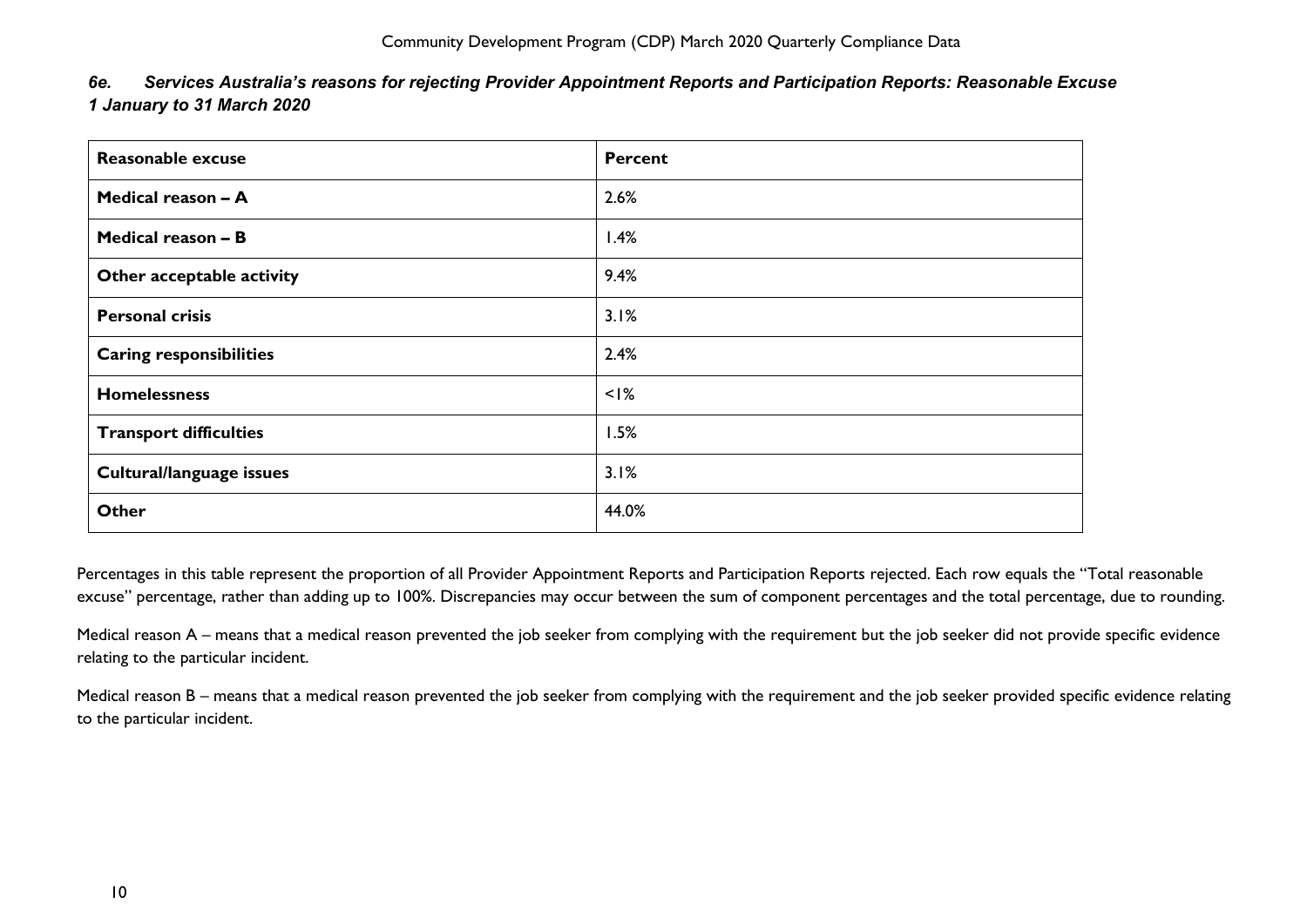| Number of PRs, NARs or PARs per<br>job seeker | Number of all job seekers | % of all job seekers | % of PRs, NARs or PARs |
|-----------------------------------------------|---------------------------|----------------------|------------------------|
|                                               | 7,354                     | 24.8%                | N/A                    |
|                                               | 3,307                     | 11.2%                | 1.5%                   |
|                                               | 2,186                     | 7.4%                 | 2.0%                   |
|                                               | 1,797                     | 6.1%                 | 2.4%                   |
|                                               | 1,526                     | 5.1%                 | 2.7%                   |
| $5+$                                          | 13,468                    | 45.4%                | 91.4%                  |
| <b>Total</b>                                  | 29,638                    | 100%                 | 100%                   |

## <span id="page-11-0"></span>**7. Number of Compliance Reports Submitted per job seeker over past 12 months (as at 31 March 2020)**

This table shows the number and percentage of job seekers who have not been reported for non-compliance and the number and percentage that have been reported, either through a Participation Report, Non-Attendance Report and/or Provider Appointment Report, on one or multiple occasions.

A Provider Appointment Report must be preceded by a Non-Attendance Report; however, every Non-Attendance Report may not result in a Provider Appointment Report being submitted by a provider. When a Provider Appointment Report is submitted, the preceding Non-Attendance Report is not counted in the table above.

"Number of all job seekers" and "% of all job seekers" indicates the total number and proportion of all job seekers as at 31 March 2020 who received the specified number of Participation Reports, Provider Appointment Reports and/or Non-Attendance Reports over the preceding twelve months.

"% of PRs, NARs, or PARs" indicates the percentage of Participation Reports, Provider Appointment Reports and Non-Attendance Reports submitted in relation to each particular cohort of job seekers at 31 March 2020 during the preceding twelve month period (e.g. 91.4 per cent of all compliance reports submitted between 1 April 2019 and 31 March 2020 were submitted in relation to those job seekers who, as at 31 March 2020, had received five or more Participation Reports, Provider Appointment Reports and/or Non-Attendance Reports during the previous 12 months).

Note: Discrepancies may occur between the sum of component percentages and the total percentage, due to rounding.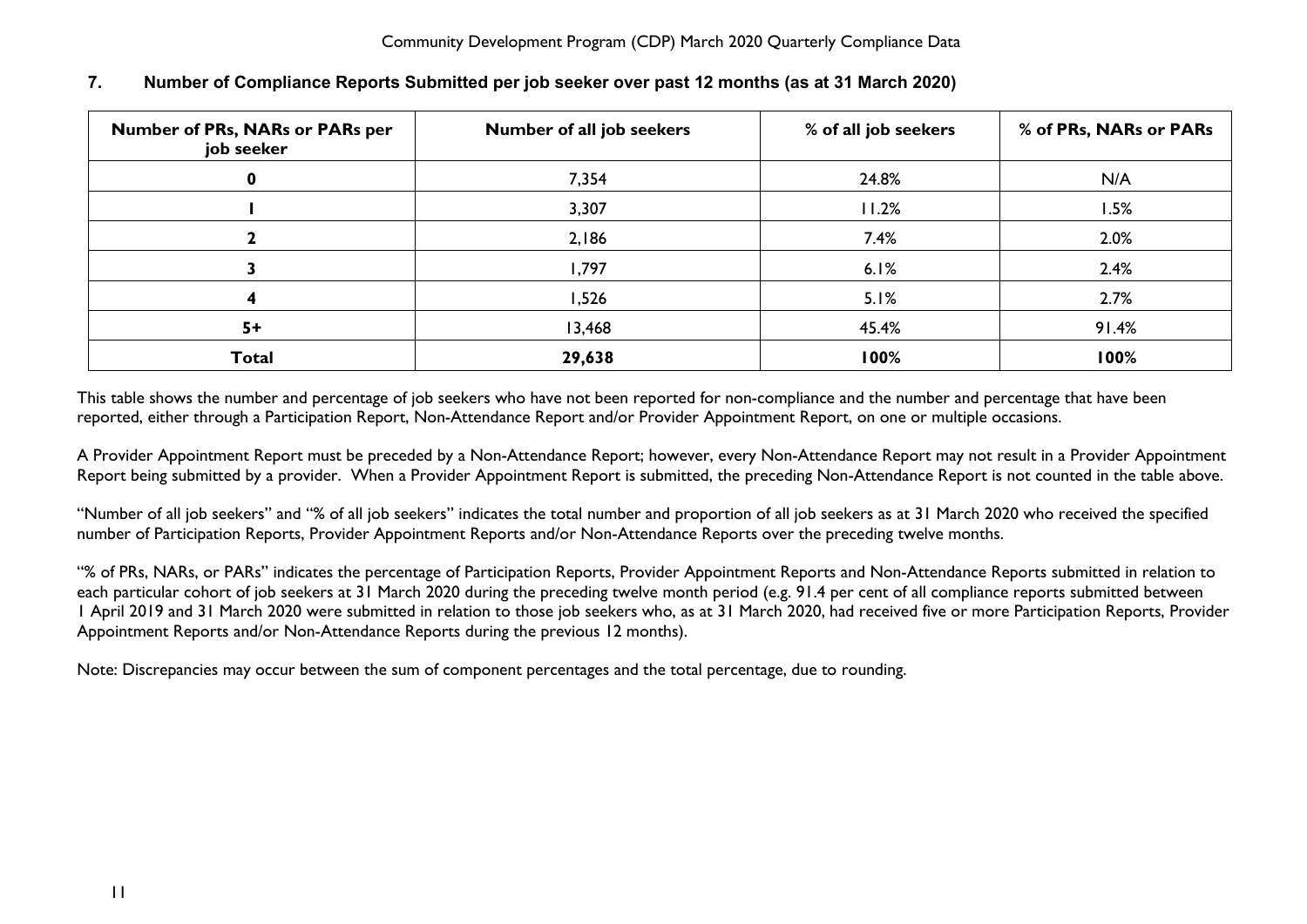### <span id="page-12-0"></span>**8. Number of Participation Failures Applied**

| <b>Number of Participation Failures</b> | Number of job seekers with a Participation Failure | % of activity tested job seekers at 31 March 2020 |
|-----------------------------------------|----------------------------------------------------|---------------------------------------------------|
| I January to 31 March 2020              | applied in past 12 months, as at 31 March 2020     | with a Participation Failure in past 12 months    |
| 22,860                                  | 12,291                                             | 41.5%                                             |

"Number of Participation Failures" shown include applied Connection, Reconnection, No Show No Pay failures, Non-Attendance failures, and Serious Failures for persistent non-compliance or failing to accept or commence in a suitable job.

Participation Failures are applied where Services Australia has assessed a Participation Report or a Provider Appointment Report and has determined under social security law that the job seeker did not have a reasonable excuse. Services Australia then records the Participation Failure on the job seeker's record and this may or may not result in the application of a financial penalty, depending on the failure type.

Non-Attendance Reports, like Participation Reports, are a mechanism for providers to report non-compliance. However, Services Australia does not consider reasonable excuse before actioning Non-Attendance Reports and they do not result in the application of a Participation Failure or penalty (only income support payment suspension). Unemployment Non Payment Periods (UNPPs) are also excluded from the table as the majority of UNPPs are initiated by Services Australia prior to a job seeker commencing in employment services.

Figures for "Number of Participation Failures" during the quarter above may differ from the figures for "Participation Failures imposed" in Table 6a, as Table 6a does not include Serious Failures for persistent non-compliance.

"Number of job seekers with a Participation Failure applied in past 12 months" indicates the total number of job seekers as at 31 March 2020 who had at least one Participation Failure applied over the preceding twelve months.

The "% of job seekers with a Participation Failure applied in past 12 months" figure gives the "Number of job seekers with a Participation Failure applied in past 12 months" figure as a proportion of all activity tested job seekers at that point in time (i.e. 31 March 2020).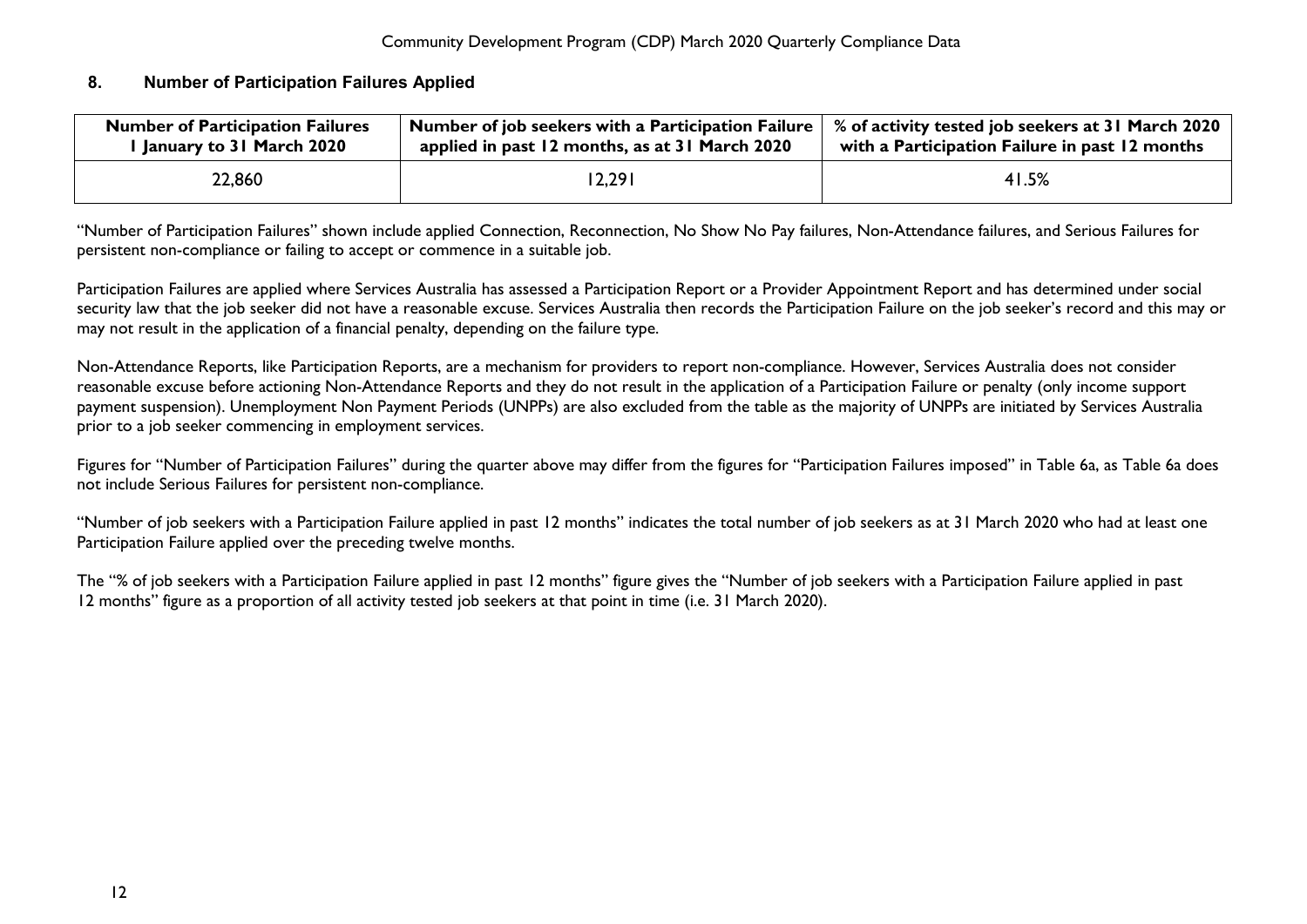## <span id="page-13-1"></span><span id="page-13-0"></span>**9. Types of Participation Failures**

#### *9a***.** *Types of Participation Failures 1 January to 31 March 2020*

| Reason        | Connection<br><sup>=</sup> ailures | Reconnection<br><sup>=</sup> ailures | No Show No Pay<br><b>Non-Attendance Failures</b><br><b>Failures</b> |    | <b>Serious Failures</b> | <b>Total Failures</b> |
|---------------|------------------------------------|--------------------------------------|---------------------------------------------------------------------|----|-------------------------|-----------------------|
| <b>Number</b> | nd                                 | nd                                   | nd                                                                  | nd | nd                      | 22,860                |

"Total Failures" above includes applied Connection failures, Reconnection failures, Non-Attendance failures, No Show No Pay failures, and Serious Failures for refusing to accept or commence a suitable job, and for persistent non-compliance following a CCA. Unemployment Non Payment Periods (UNPPs) are excluded as the majority of UNPPs are initiated by Services Australia prior to the job seeker commencing in employment services. For further explanation of the various failure types refer to the Glossary.

### <span id="page-13-2"></span>*9b. Types of Participation Failures: Serious Failures^ 1 January to 31 March 2020*

| <b>Total Serious</b><br>Failures <sup>^^</sup> |
|------------------------------------------------|
| No.                                            |
| np                                             |

 $\check{}\,$  Services Australia undertake a CCA before determining if a job seeker has persistently failed to comply with their activity test requirements.

A number of matters, set out in the *Social Security (Administration) (Persistent Non-compliance) (Employment) Determination 2015 (No. 1),* assist decision makers in deciding whether a job seeker has been persistently non-compliant.

^^Total serious failures includes persistent non-compliance, refused suitable job and did not commence suitable job.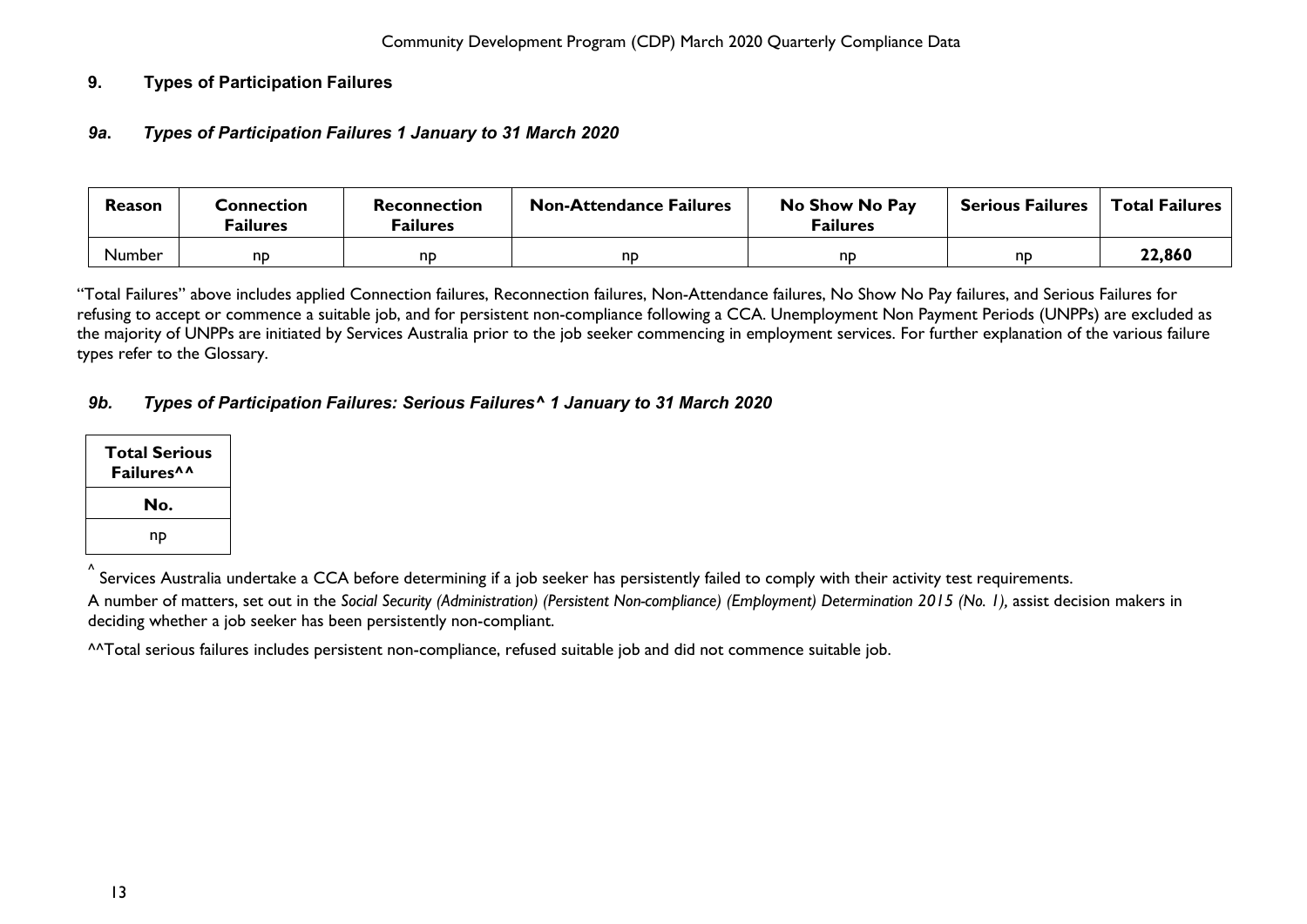<span id="page-14-0"></span>

| 10. |  |  |  | Sanctions for Serious Failures and Unemployment Non-Payment Periods 1 January to 31 March 2020 |
|-----|--|--|--|------------------------------------------------------------------------------------------------|
|-----|--|--|--|------------------------------------------------------------------------------------------------|

| <b>Serious Failures</b>                                         | <b>Number</b> | Percent |  |
|-----------------------------------------------------------------|---------------|---------|--|
| <b>Non-payment Period</b>                                       | 309           | 9%      |  |
| <b>Financial Penalty waived - Compliance</b><br><b>Activity</b> | 3,209         | 90%     |  |
| <b>Financial Penalty waived - Financial Hardship</b>            | -41           | 1%      |  |
| <b>Total</b>                                                    | 3,559         | 100%    |  |

"Serious Failures and Unemployment Non-Payment Periods" shown are for refusing to accept or commence a suitable job, persistent non-compliance following a CCA, leaving a job voluntarily or dismissal due to misconduct.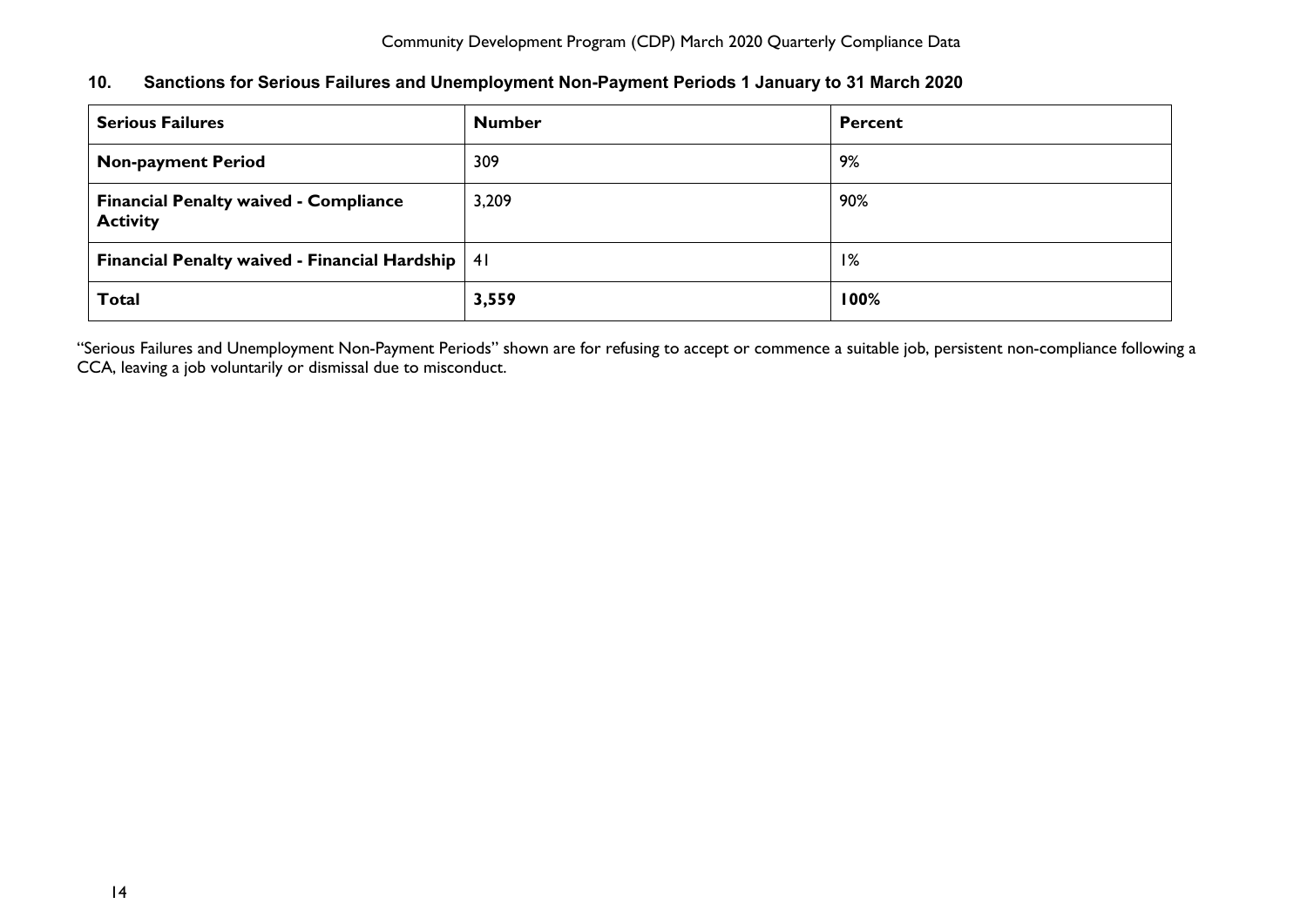# <span id="page-15-1"></span><span id="page-15-0"></span>**Part B**

### **11. Financial Penalties and Income Support Payment Suspensions by Gender**

#### <span id="page-15-2"></span>*11a. Non Payment Periods (Serious and UNPPs) 1 January to 31 March 2020*

| Non Payment Periods (Serious and<br>UNPP <sub>s</sub> ) | Male  | Male % | <sup>=</sup> emale | <b>Female</b> % | <b>Total</b> | Total % | <b>Financial</b><br>YTD. | <b>Financial</b><br>YTD% |
|---------------------------------------------------------|-------|--------|--------------------|-----------------|--------------|---------|--------------------------|--------------------------|
| <b>Sub Total NPPs</b>                                   | 2,224 | 62.49% | , 335              | 37.51%          | 3,559        | 100.00% | 3,710                    | 100.00%                  |

#### <span id="page-15-3"></span>*11b. Short Term Financial Penalties 1 January to 31 March 2020*

| <b>Short Term Financial Penalties (Non-</b><br>' Attendance, Reconnection and NSNP) | Male | Male % | Female | <b>Female</b> % | Total  | Total % | <b>Financial</b><br>YTD | <b>Financial</b><br>YTD% |
|-------------------------------------------------------------------------------------|------|--------|--------|-----------------|--------|---------|-------------------------|--------------------------|
| Sub Total Short Term Financial Penalties                                            | .980 | 52.03% | 7,333  | 37.97%          | 19,313 | 100.00% | 66,887                  | 100.00%                  |

#### <span id="page-15-4"></span>*11c***.** *Total Financial Penalties 1 January to 31 March 2020*

| Male   | Male % | <b>Female</b> | <b>Female</b> % | Total  | Total % | <b>Financial</b><br>YTD | <b>Financial</b><br>YTD% |
|--------|--------|---------------|-----------------|--------|---------|-------------------------|--------------------------|
| 14,204 | 62.10% | 8,668         | 37.90%          | 22,872 | 100.00% | 80,597                  | 100.00%                  |

Unemployment non-payment periods are generally for eight weeks. However, a person who has received Relocation Assistance to take up a job and voluntarily leaves this job without a reasonable excuse, or is dismissed for misconduct within the first six months, may be subject to a non-payment penalty period of 12 weeks. This penalty may also be applied if the job seeker accepts the job and relocates but does not commence employment.

Appointment related failures comprise of financial penalties for non-attendance at a provider or Services Australia (including CCA) appointment. Reconnection failures for not entering into a Job Plan can be applied when a job seeker does not attend an appointment with their provider then refuses to enter into a Job Plan at their re-engagement appointment. This refusal represents the job seeker's first refusal to enter into a Job Plan.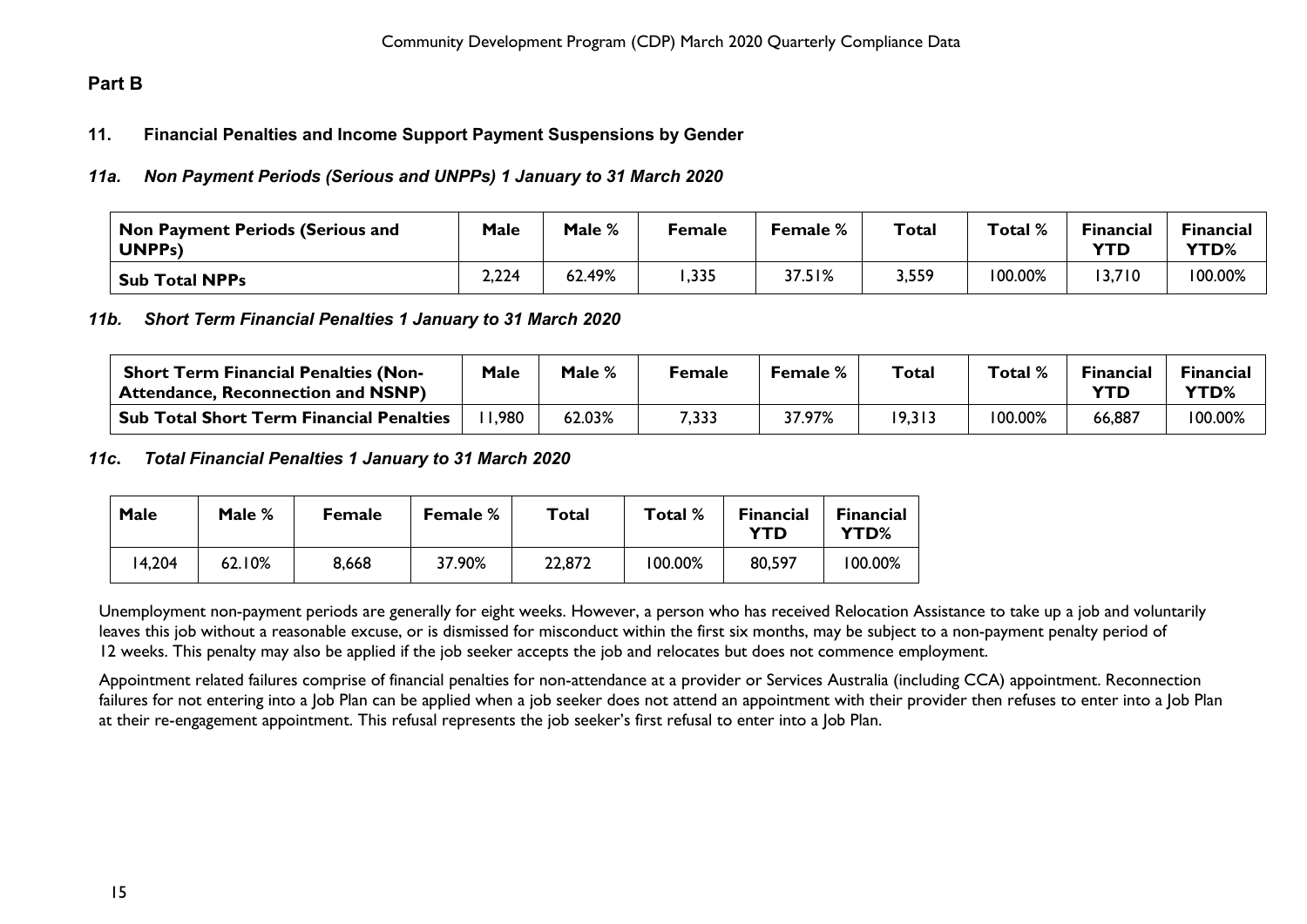# <span id="page-16-0"></span>*11d. Income Support Payment Suspensions 1 January to 31 March 2020*

| Income Support payment suspensions                                   | Male   | Male $%$ | <b>Female</b> | <b>Female %</b> | Total  | Total % | <b>Financial</b><br><b>YTD</b> | <b>Financial</b><br><b>YTD%</b> |
|----------------------------------------------------------------------|--------|----------|---------------|-----------------|--------|---------|--------------------------------|---------------------------------|
| Income support payment suspension -<br>non-attendance at appointment | 7,332  | 40.25%   | 5,669         | 31.12%          | 13,001 | 71.37%  | 41,130                         | 69.04%                          |
| Income support payment suspension $-$<br>disengagement from activity | 3,106  | 7.05%    | 2,109         | 11.58%          | 5,215  | 28.63%  | 18,448                         | 30.96%                          |
| <b>Total Income Support payment</b><br>suspensions                   | 10,438 | 57.30%   | 7,778         | 42.70%          | 18,216 | 100.00% | 59,578                         | 100.00%                         |

Income support payment suspensions are applied when a job seeker fails to attend an appointment with their employment services provider and a Non-Attendance Report is submitted, or when a job seeker disengages from an activity and their provider indicates on a No Show No Pay Participation Report that they wish to discuss this with the job seeker.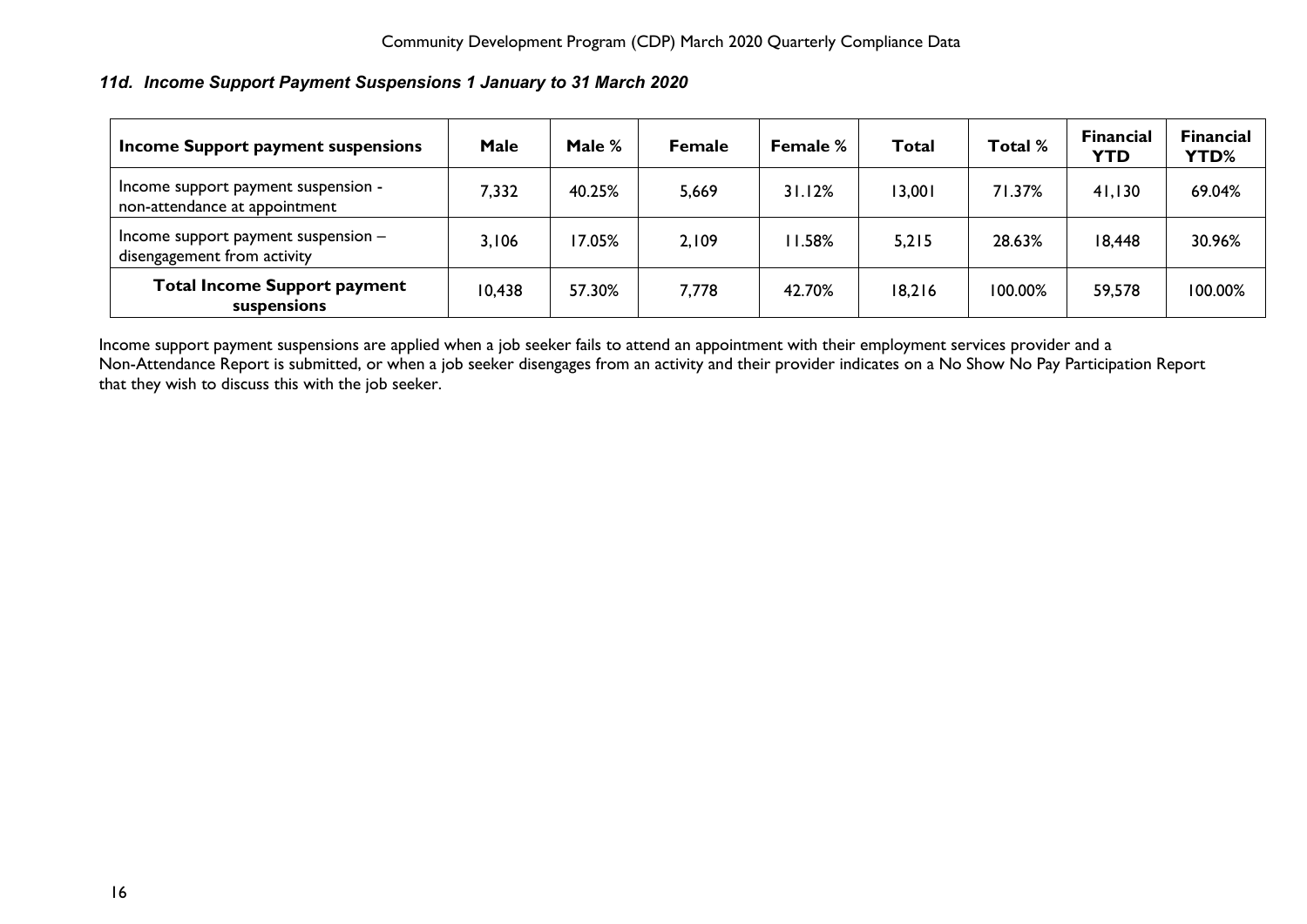# <span id="page-17-0"></span>**12. Financial Penalties and Income Support Payment Suspensions by Indigenous Status**

# <span id="page-17-1"></span>*12a. Non Payment Periods (Serious and UNPPs) 1 January to 31 March 2020*

| <b>Non Payment Periods (Serious and</b><br>UNPPs) | Indigenous | <b>Indigenous</b><br>℅ | Non-<br><b>Indigenous</b> | Non-<br>Indigenous<br>$\mathsf{o}$ | <b>Total</b> | Total % | <b>Financial</b><br>YTD | Financial<br>YTD% |
|---------------------------------------------------|------------|------------------------|---------------------------|------------------------------------|--------------|---------|-------------------------|-------------------|
| <b>Sub Total NPPs</b>                             | 3,520      | 98.90%                 | 39                        | .10%                               | 3,559        | 100.00% | 13,710                  | 100.00%           |

### <span id="page-17-2"></span>*12b. Short Term Financial Penalties 1 January to 31 March 2020*

| <b>Short Term Financial Penalties (Non-</b><br><b>Attendance, Reconnection and NSNP)</b> | Indigenous | Indigenous | Non-<br>Indigenous | Non-<br>Indigenous | Total  | Total %    | <b>Financial</b><br>YTD | Financial<br>YTD% |
|------------------------------------------------------------------------------------------|------------|------------|--------------------|--------------------|--------|------------|-------------------------|-------------------|
| <b>Sub Total Short Term Financial</b><br><b>Penalties</b>                                | 18,903     | 97.88%     | 410                | 2.12%              | 19,313 | $'00.00\%$ | 66,887                  | 100.00%           |

### <span id="page-17-3"></span>*12c. Total Financial Penalties 1 January to 31 March 2020*

| <b>Indigenous</b> | Indigenous<br>% | Non-<br>Indigenous | Non-<br>Indigenous | Total  | Total % | <b>Financial</b><br>YTD | <b>Financial</b><br>YTD% |
|-------------------|-----------------|--------------------|--------------------|--------|---------|-------------------------|--------------------------|
| 22,423            | 98.04%          | 449                | $.96\%$            | 22,872 | 100.0%  | 80,597                  | 100.00%                  |

Unemployment non-payment periods are generally for eight weeks. However, a person who has received Relocation Assistance to take up a job and voluntarily leaves this job without a reasonable excuse, or is dismissed for misconduct within the first six months, may be subject to a non-payment penalty period of 12 weeks. This penalty may also be applied if the job seeker accepts the job and relocates but does not commence employment.

Appointment related failures comprise of financial penalties for non-attendance at a provider or Services Australia (including CCA) appointment.

Reconnection failures for not entering into a Job Plan can be applied when a job seeker does not attend an appointment with their provider then refuses to enter into a Job Plan at their re-engagement appointment. This refusal represents the job seeker's first refusal to enter into a Job Plan.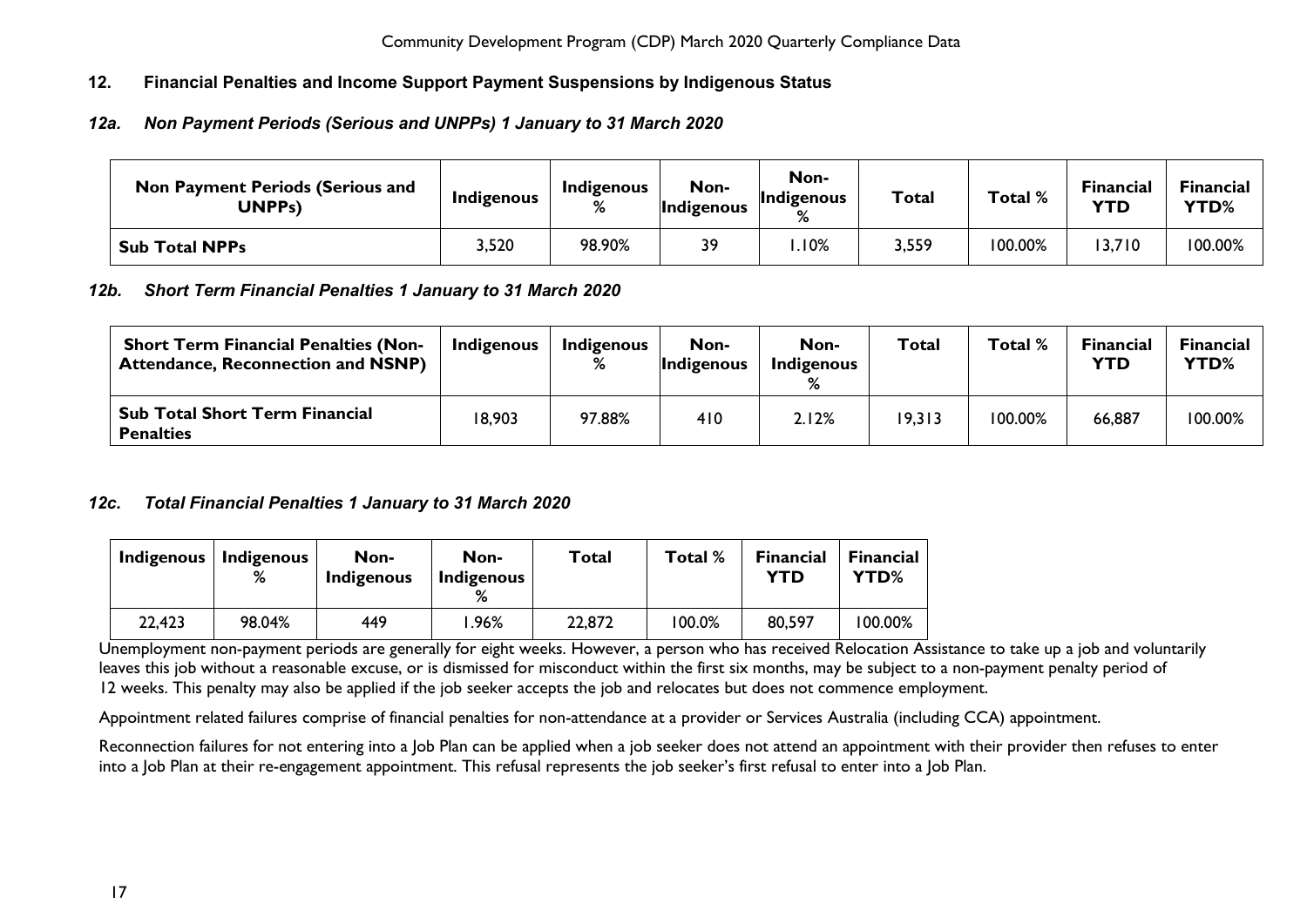# <span id="page-18-0"></span>*12d. Income Support Payment Suspensions 1 January to 31 March 2020*

| Income support payment suspensions                                   | <b>Indigenous</b> | <b>Indigenous</b><br>% | Non-<br>Indigenous | Non-<br>Indigenous<br>% | <b>Total</b> | Total % | <b>Financial</b><br><b>YTD</b> | <b>Financial</b><br><b>YTD%</b> |
|----------------------------------------------------------------------|-------------------|------------------------|--------------------|-------------------------|--------------|---------|--------------------------------|---------------------------------|
| Income support payment suspension<br>- non-attendance at appointment | 12,229            | 67.13%                 | 772                | 4.24%                   | 13,001       | 71.37%  | 41,130                         | 69.04%                          |
| Income support payment suspension<br>- disengagement from activity   | 4,993             | 27.41%                 | 222                | .22%                    | 5,215        | 28.63%  | 18,448                         | 30.96%                          |
| <b>Total Income Support payment</b><br>suspensions                   | 17,222            | 94.54%                 | 994                | 5.46%                   | 18,216       | 100.00% | 59,578                         | 100.00%                         |

Income support payment suspensions are applied when a job seeker fails to attend an appointment with their employment services provider and a Non-Attendance Report is submitted, or when a job seeker disengages from an activity and their provider indicates on a No Show No Pay Participation Report that they wish to discuss this with the job seeker.

## <span id="page-18-1"></span>**13. Financial Penalties and Income Support Payment Suspensions by Age Group**

# <span id="page-18-2"></span>*13a. Non Payment Periods (Serious and UNPPs) 1 January to 31 March 2020*

| Non Payment Periods (Serious and<br>UNPP <sub>S</sub> ) | Under<br>21 | $-30$<br>21 | $31 - 40$ | $41 - 54$ | $55 +$ | Total | <b>Financial</b><br><b>YTD</b> | <b>Financial</b><br>YTD% |
|---------------------------------------------------------|-------------|-------------|-----------|-----------|--------|-------|--------------------------------|--------------------------|
| <b>Sub Total NPPs</b>                                   | 414         | ,623        | 944       | 547       | 31     | 3,559 | 3,710                          | 100.00%                  |

# <span id="page-18-3"></span>*13b. Short Term Financial Penalties 1 January to 31 March 2020*

<span id="page-18-4"></span>

| <b>Short Term Financial Penalties (Non-</b><br><b>Attendance, Reconnection and NSNP)</b> | <b>Under</b> | $21 - 30$ | $31 - 40$ | $41 - 54$ | $55 +$ | Total  | <b>Financial</b><br><b>YTD</b> | <b>Financial</b><br>YTD% |
|------------------------------------------------------------------------------------------|--------------|-----------|-----------|-----------|--------|--------|--------------------------------|--------------------------|
| <b>Sub Total Short Term Financial</b><br><b>Penalties</b>                                | 2,445        | 7,732     | 5,426     | 3,477     | 233    | 19,313 | 66,887                         | 100.00%                  |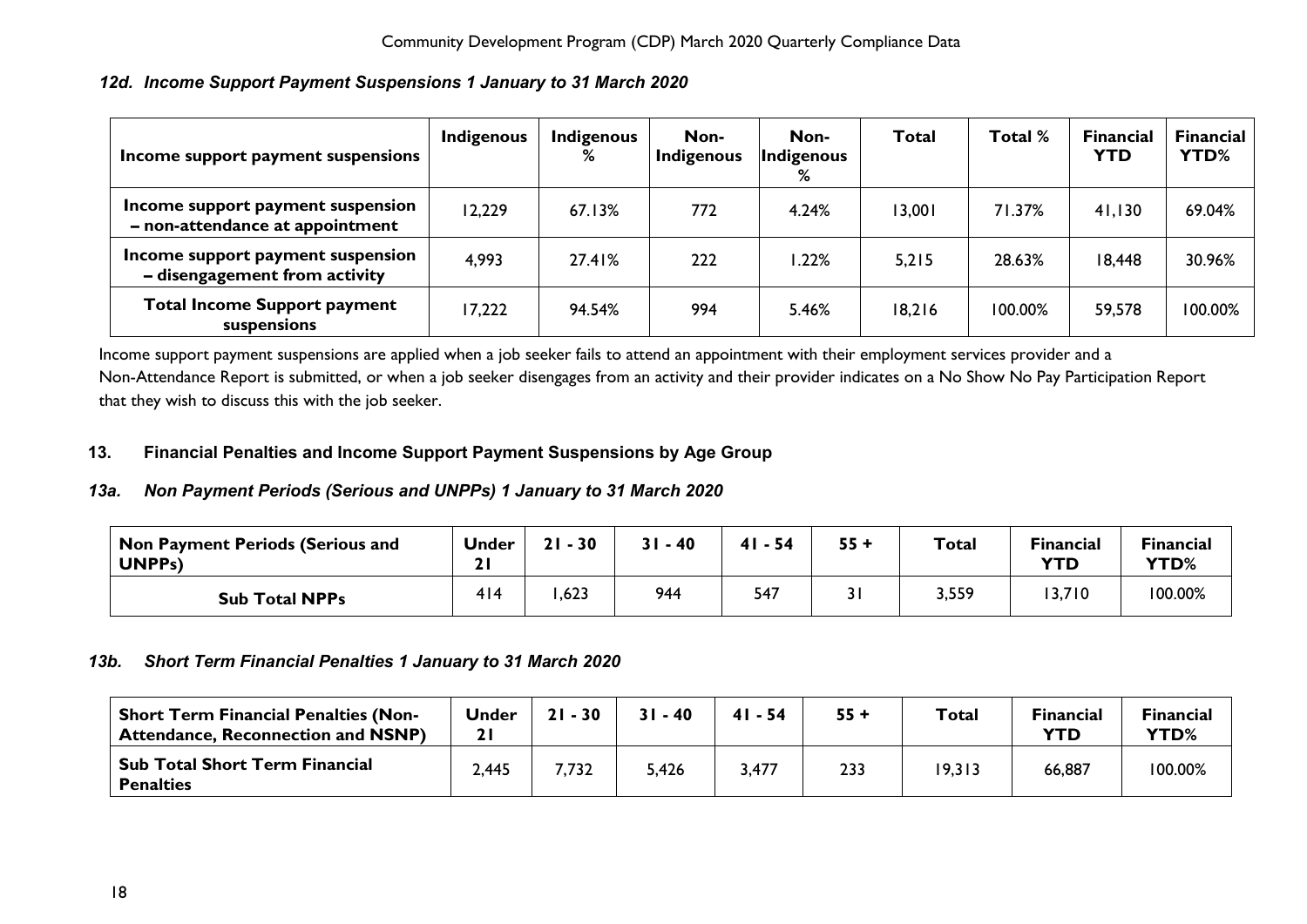## *13c. Total Financial Penalties 1 January to 31 March 2020*

| Under 21 | $21 - 30$ | $31 - 40$ | $41 - 54$ | $55 +$ | Total  | <b>Financial</b><br>YTD | <b>Financial</b><br>YTD% |
|----------|-----------|-----------|-----------|--------|--------|-------------------------|--------------------------|
| 2,859    | 9,355     | 6,370     | 4,024     | 264    | 22,872 | 80,597                  | 100.00%                  |

Unemployment non-payment periods are generally for eight weeks. However, a person who has received Relocation Assistance to take up a job and voluntarily leaves this job without a reasonable excuse, or is dismissed for misconduct within the first six months, may be subject to a non-payment penalty period of 12 weeks. This penalty may also be applied if the job seeker accepts the job and relocates but does not commence employment.

Appointment related failures comprise of financial penalties for non-attendance at a provider or Services Australia (including CCA) appointment.

Reconnection failures for not entering into a Job Plan can be applied when a job seeker does not attend an appointment with their provider then refuses to enter into a Job Plan at their re-engagement appointment. This refusal represents the job seeker's first refusal to enter into a Job Plan.

### <span id="page-19-0"></span>*13d. Income Support Payment Suspensions 1 January to 31 March 2020*

| <b>Income Support Payment Suspensions</b>                            | <b>Under</b><br>21 | $21 - 30$ | $31 - 40$ | $41 - 54$ | $55 +$ | Total  | <b>Financial</b><br><b>YTD</b> | <b>Financial</b><br><b>YTD%</b> |
|----------------------------------------------------------------------|--------------------|-----------|-----------|-----------|--------|--------|--------------------------------|---------------------------------|
| Income Support Payment Suspension -non-<br>attendance at appointment | ,741               | 3,951     | 3,515     | 3,028     | 766    | 13,001 | 41,130                         | 69.04%                          |
| Income Support Payment Suspension -<br>disengagement from activity   | 603                | .850      | .546      | .104      | 112    | 5,215  | 18,448                         | 30.96%                          |
| <b>Total Income Support Payment</b><br><b>Suspensions</b>            | 2,344              | 5,801     | 5,061     | 4,132     | 878    | 18,216 | 59,578                         | 100.00%                         |

Income support payment suspensions are applied when a job seeker fails to attend an appointment with their employment services provider and a Non-Attendance Report is submitted, or when a job seeker disengages from an activity and their provider indicates on a No Show No Pay Participation Report that they wish to discuss this with the job seeker.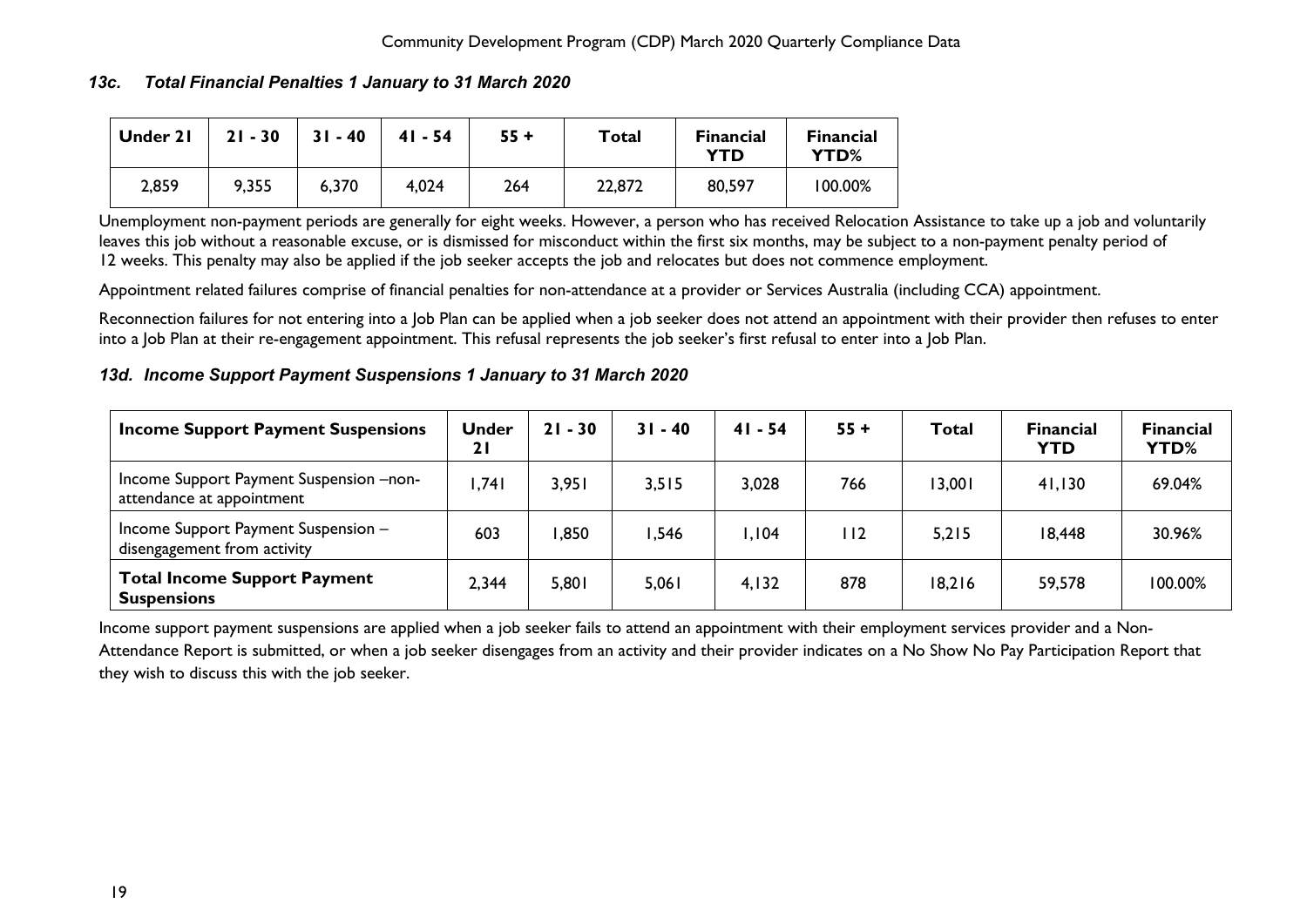# <span id="page-20-0"></span>**14. Financial Penalties and Income Support Payment Suspensions by Allowance Types**

# <span id="page-20-1"></span>*14a. Non Payment Periods (Serious and UNPPs) 1 January to 31 March 2020*

| <b>Non Payment Periods (Serious Failure</b><br>and UNPP) | NSA/JSP^ | <b>YAL</b> | <b>PPS</b> | Not on<br>allowance | Total | <b>Financial</b><br>YTD | <b>Financial</b><br><b>YTD%</b> |
|----------------------------------------------------------|----------|------------|------------|---------------------|-------|-------------------------|---------------------------------|
| <b>Sub Total NPPs</b>                                    | np       | np         | np         | nd                  | 3,559 | 13,710                  | 100.00%                         |

a. ^ Due to the small number of Activity Tested recipients of Special Benefit (SpB), these job seekers are included under the Newstart Allowance (NSA) column**.**

### <span id="page-20-2"></span>*14b. Short Term Financial Penalties 1 January to 31 March 2020*

| <b>Short Term Financial Penalties (Non-</b><br><b>Attendance, Reconnection and NSNP)</b> | NSA/JSP^ | <b>YAL</b> | <b>PPS</b> | Not on<br>allowance | Total  | <b>Financial</b><br><b>YTD</b> | <b>Financial</b><br>YTD% |
|------------------------------------------------------------------------------------------|----------|------------|------------|---------------------|--------|--------------------------------|--------------------------|
| <b>Sub Total Short Term Financial</b><br><b>Penalties</b>                                | np       | np         | np         | n <sub>D</sub>      | 19,313 | 66,887                         | 100.00%                  |

a. <sup>^</sup> Due to the small number of Activity Tested recipients of Special Benefit (SpB), these job seekers are included under the Newstart Allowance (NSA) column.

### <span id="page-20-3"></span>*14c. Total Financial Penalties 1 January to 31 March 2020*

| NSA/JSP^ | <b>YAL</b> | <b>PPS</b> | Not on<br>allowance | Total  | <b>Financial</b><br><b>YTD</b> | <b>Financial</b><br>YTD% |
|----------|------------|------------|---------------------|--------|--------------------------------|--------------------------|
| np       | np         | np         | np                  | 22,872 | 80,597                         | 100.00%                  |

a. <sup>^</sup> Due to the small number of Activity Tested recipients of Special Benefit (SpB), these job seekers are included under the Newstart Allowance (NSA) column**.**

Unemployment non-payment periods are generally for eight weeks. However, a person who has received Relocation Assistance to take up a job and voluntarily leaves this job without a reasonable excuse, or is dismissed for misconduct within the first six months, may be subject to a non-payment penalty period of 12 weeks. This penalty may also be applied if the job seeker accepts the job and relocates but does not commence employment.

Appointment related failures comprise of financial penalties for non-attendance at a provider or Services Australia (including CCA) appointment.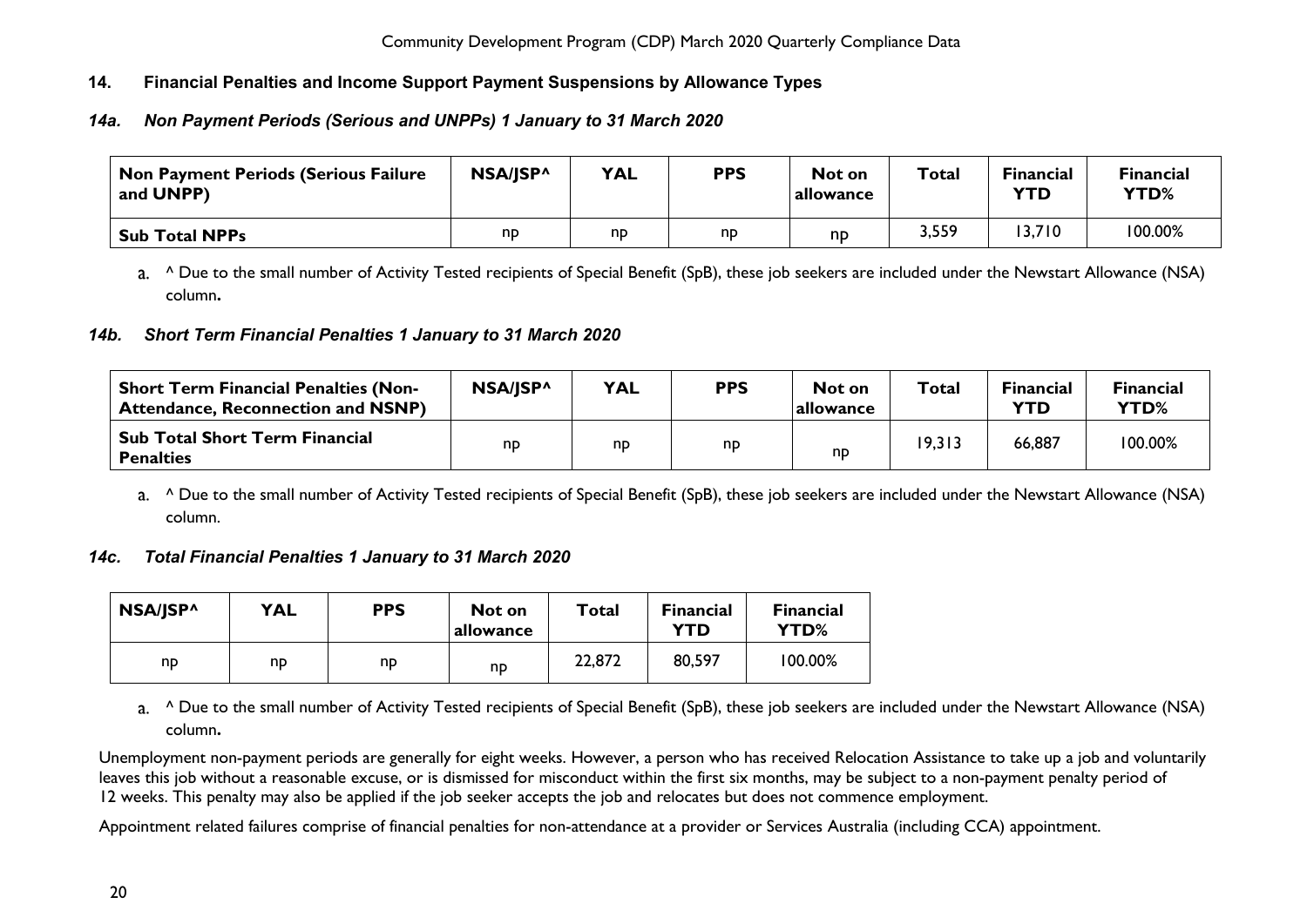Reconnection failures for not entering into a Job Plan can be applied when a job seeker does not attend an appointment with their provider then refuses to enter into a Job Plan at their re-engagement appointment. This refusal represents the job seeker's first refusal to enter into a Job Plan.

#### <span id="page-21-0"></span>*14d. Income Support Payment Suspensions 1 January to 31 March 2020*

| Income Support payment suspensions                                    | NSA/JSP^ | <b>YAL</b> | <b>PPS</b> | Total  | <b>Financial YTD</b> | <b>Financial</b><br>YTD% |
|-----------------------------------------------------------------------|----------|------------|------------|--------|----------------------|--------------------------|
| Income support payment suspension - non-<br>attendance at appointment | 10.829   | 2,094      | 78         | 13,001 | 41,130               | 69.04%                   |
| Income support payment suspension $-$<br>disengagement from activity  | 4,417    | 769        | 29         | 5,215  | 18,448               | 30.96%                   |
| <b>Total Income Support payment</b><br>suspensions                    | 15.246   | 2,863      | 107        | 18,216 | 59,578               | $100.00\%$               |

a. <sup>^</sup> Due to the small number of Activity Tested recipients of Special Benefit (SpB), these job seekers are included under the Newstart Allowance (NSA) column**.**

Income support payment suspensions are applied when a job seeker fails to attend an appointment with their employment services provider and a Non-Attendance Report is submitted, or when a job seeker disengages from an activity and their provider indicates on a No Show No Pay Participation Report that they wish to discuss this with the job seeker.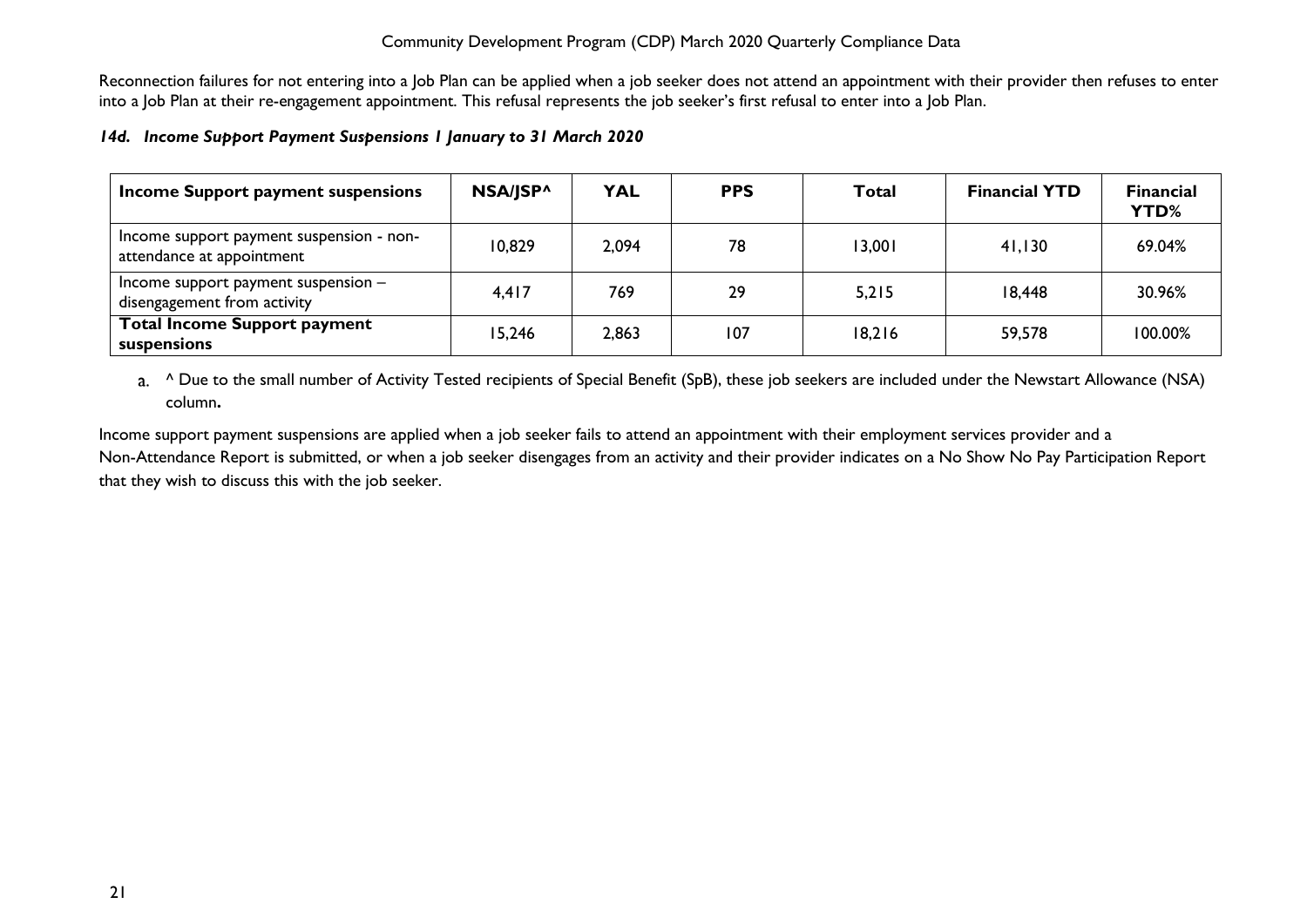- <span id="page-22-0"></span>**15. Financial Penalties and Income Support Payment Suspensions by Employment Services**
- <span id="page-22-1"></span>*15a. Non Payment Periods (Serious and UNPPs) 1 January to 31 March 2020*

| <b>Non Payment Periods (Serious and</b> | <b>CDP</b> | <b>Financial</b> | <b>Financial</b> |
|-----------------------------------------|------------|------------------|------------------|
| UNPP <sub>s</sub> )                     | Total      | YTD              | YTD%             |
| <b>Sub Total NPPs</b>                   | 3,559      | 13.710           | 100.00%          |

### <span id="page-22-2"></span>*15b. Short Term Financial Penalties 1 January to 31 March 2020*

| <b>Short Term Financial Penalties (Non-</b>               | <b>CDP</b> | <b>Financial</b> | <b>Financial</b> |
|-----------------------------------------------------------|------------|------------------|------------------|
| <b>Attendance, Reconnection and NSNP)</b>                 | Total      | YTD              | YTD%             |
| <b>Sub Total Short Term Financial</b><br><b>Penalties</b> | 19.313     | 66,887           | 100.00%          |

#### <span id="page-22-3"></span>*15c. Total Financial Penalties 1 January to 31 March 2020*

| <b>CDP</b> | <b>Financial</b> | <b>Financial</b> |  |  |
|------------|------------------|------------------|--|--|
| Total      | YTD              | YTD%             |  |  |
| 22,872     | 80,597           | 100.00%          |  |  |

Unemployment non-payment periods are generally for eight weeks. However, a person who has received Relocation Assistance to take up a job and voluntarily leaves this job without a reasonable excuse, or is dismissed for misconduct within the first six months, may be subject to a non-payment penalty period of 12 weeks. This penalty may also be applied if the job seeker accepts the job and relocates but does not commence employment.

Appointment related failures comprise of financial penalties for non-attendance at a provider or Services Australia (including CCA) appointment.

Reconnection failures for not entering into a Job Plan can be applied when a job seeker does not attend an appointment with their provider then refuses to enter into a Job Plan at their re-engagement appointment. This refusal represents the job seeker's first refusal to enter into a Job Plan.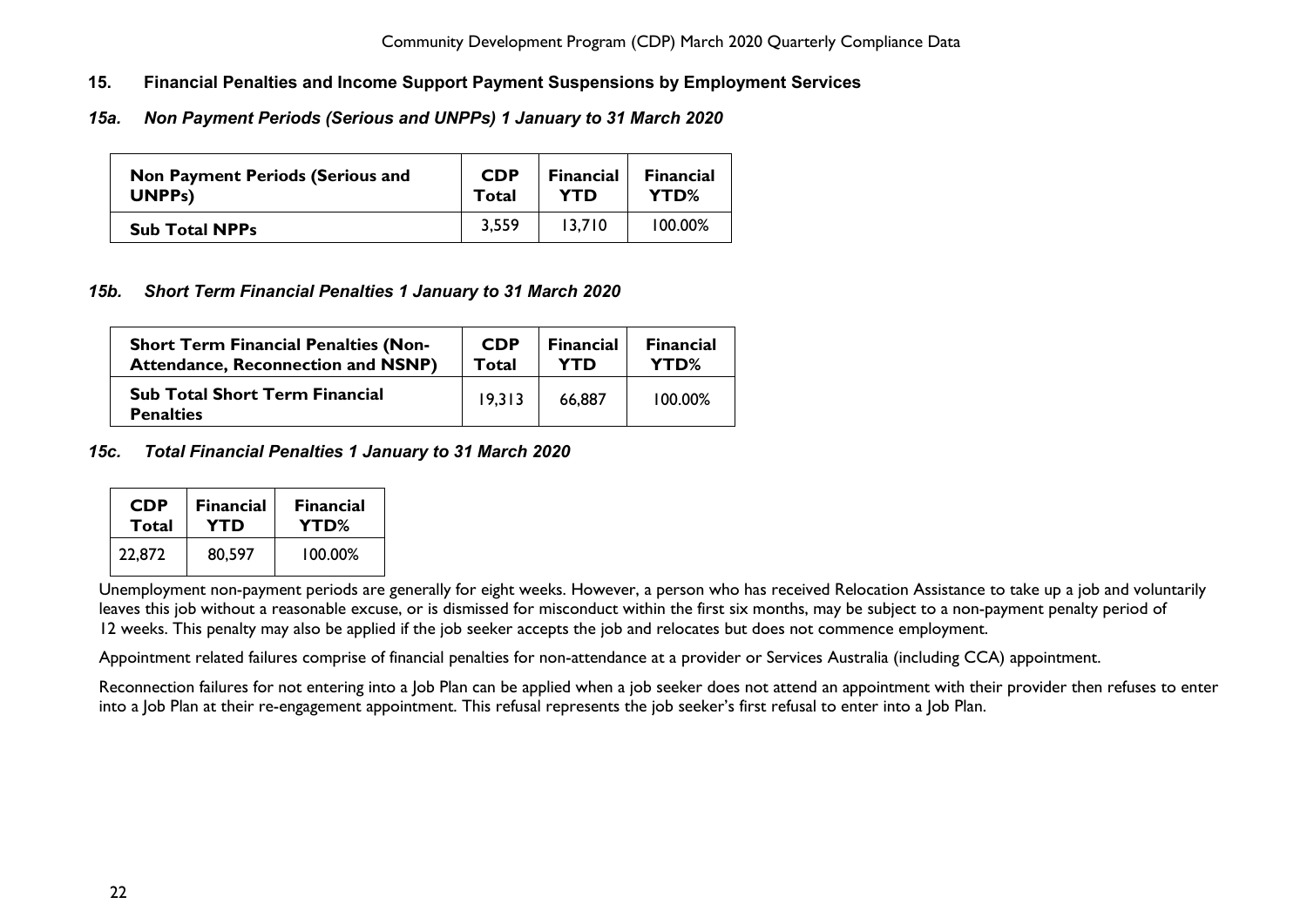# <span id="page-23-0"></span>*15d. Income Support Payment Suspensions 1 January to 31 March 2020*

| <b>Income Support payment suspensions</b>                             | <b>CDP</b><br>Total | <b>Financial</b><br>YTD | <b>Financial</b><br><b>YTD%</b> |
|-----------------------------------------------------------------------|---------------------|-------------------------|---------------------------------|
| Income support payment suspension - non-<br>attendance at appointment | 13,001              | 41,130                  | 69.04%                          |
| Income support payment suspension -<br>disengagement from activity    | 5,215               | 18,448                  | 30.96%                          |
| <b>Total Income Support payment</b><br>suspensions                    | 18,216              | 59,578                  | 100.00%                         |

Income support payment suspensions are applied when a job seeker fails to attend an appointment with their employment services provider and a Non-Attendance Report is submitted, or when a job seeker disengages from an activity and their provider indicates on a No Show No Pay Participation Report that they wish to discuss this with the job seeker.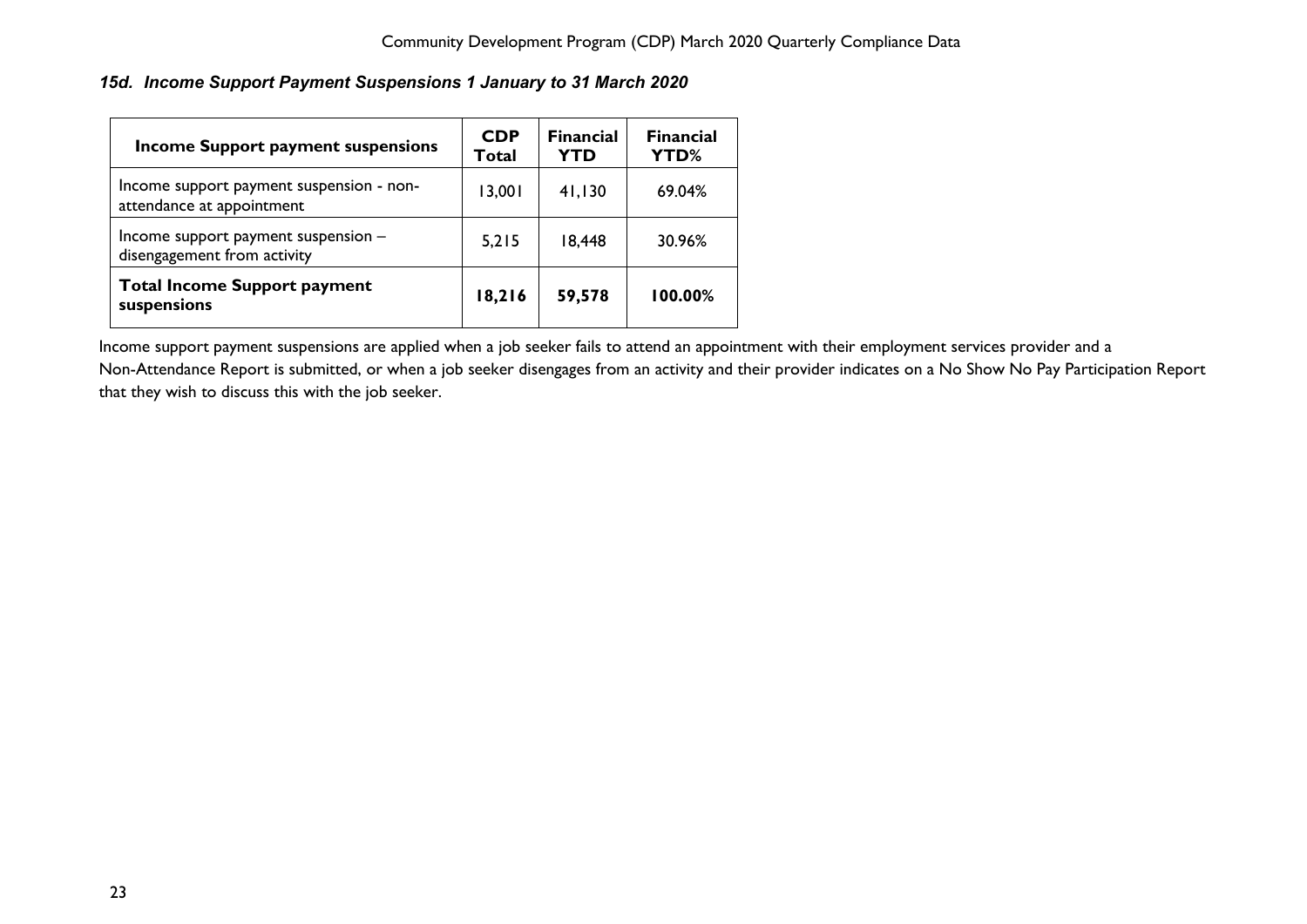# <span id="page-24-0"></span>**Glossary**

Active job seekers – job seekers on activity-tested income support payments that are currently active in employment services. These job seekers meet their mutual obligation requirements for income support through activities such as: attending provider appointments; undertaking activities to help them become more job ready; and looking for work.

**Approved activity** – job seekers fully meeting their activity test requirements through doing a sufficient amount of approved activities, such as part-time work or education, for a specified period (e.g. Principal Carer Parents undertaking 30 hours a fortnight of paid work and/or study). These job seekers do not have to use employment services for the period they are doing a sufficient amount of approved activity or activities.

**Caring responsibilities** – means that Services Australia determined the job seeker had caring responsibilities preventing them from complying with the requirement (for example, caring for a sick dependant or relative).

**Comprehensive Compliance Assessment (CCA)** – must be conducted before a job seeker can have a penalty applied for persistent non-compliance. A CCA is conducted where a job seeker has:

- three (3) applied failures as a result of failing to attend an appointment, enter into a Job Plan or satisfactorily meet their Job Search Requirement within a six month period; or
- three (3) days of applied No Show No Pay penalties, within a six month period.

A CCA can also be requested at any time by either an employment services provider or Services Australia if a job seeker is failing to meet their activity test requirements to determine why the job seeker is failing to meet their requirements.

**Compliance Activity** – the non-payment period was waived due to the job seeker agreeing to undertake a Compliance Activity involving weekly participation.

**Connection Failures** occur when a job seeker, without reasonable excuse:

- does not attend an initial appointment with a third party provider (e.g. a Work for the Dole host organisation or training provider not an employment services provider);
- refuses to enter into a Job Plan;
- fails to meet a job search requirement in their Job Plan.

Job seekers do not incur financial penalties if they have a Connection Failure applied.

**Cultural / language issues** – means that Services Australia has determined cultural diversity, language, literacy or numeracy issues prevented the job seeker from being able to understand or comply with the requirement. The impact of these factors must be considered by decision-makers in setting requirements and determining failures.

**Discretion** – means that the provider considers the job seeker did not have a reasonable excuse for not attending the appointment but they have nonetheless decided not to submit a Non-Attendance Report to Services Australia and are instead using another method to re-engage the job seeker (e.g. booking a new appointment for the job seeker).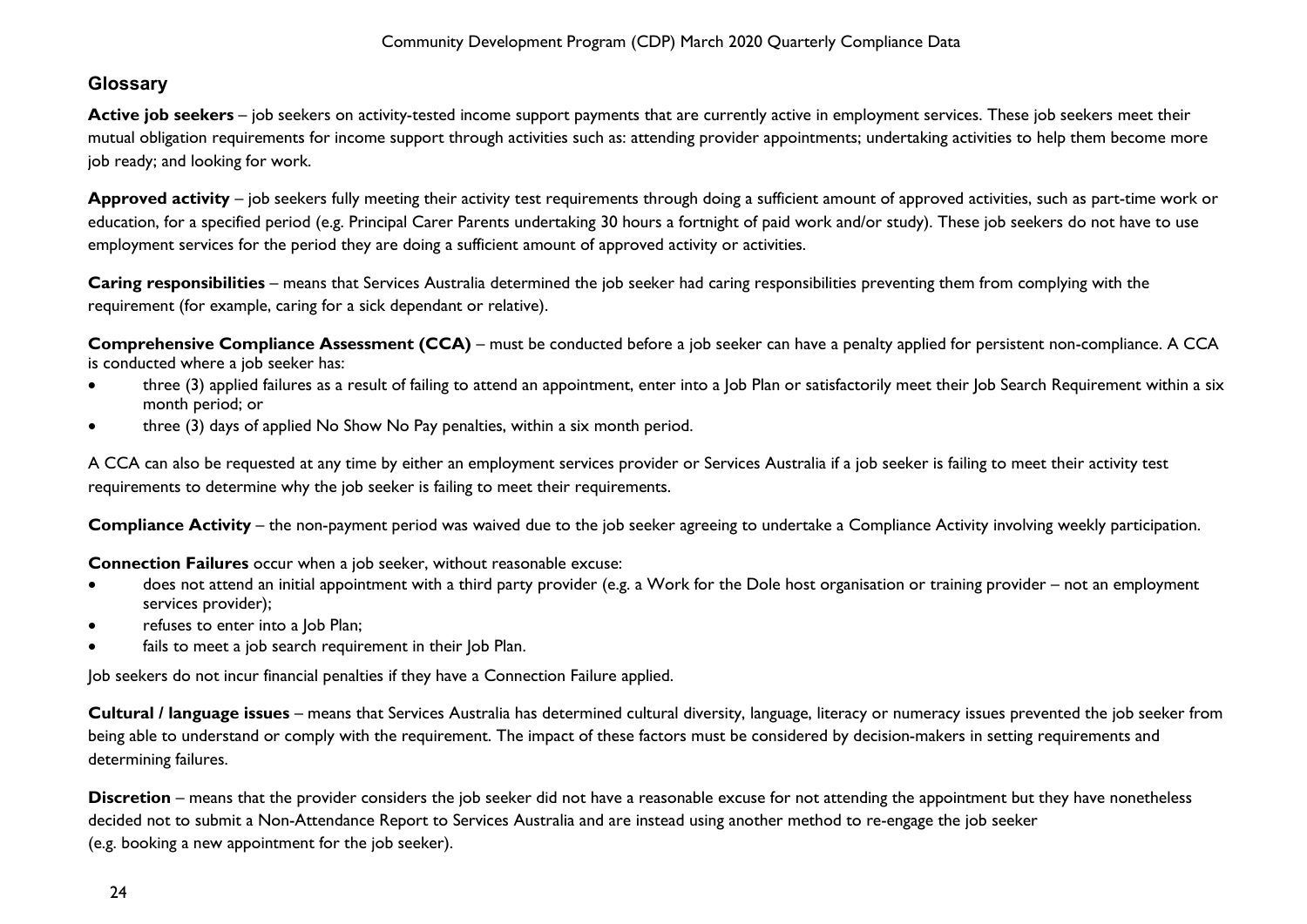**Explanatory Notes –** this document can be found on the Department of Education, Skills and Employment website and provides further information on job seeker compliance penalties.

**Failure to attend activity** – means failure to attend an activity specified as a compulsory term in a Job Plan.

**Financial Hardship** – means that the non-payment period was waived due to the job seeker being unable to undertake a Compliance Activity and having liquid assets below a specified amount.

**Financial Penalties** – a job seeker can incur a non-payment period for persistent and wilful non-compliance or for refusing an offer of suitable work, for voluntarily leaving work or being dismissed for misconduct. A No Show No Pay penalty can be applied for failing to attend activities within the Job Plan, or for failing to attend a job interview. A reconnection penalty can be applied for failing to attend a reconnection appointment, or for failing to return a satisfactory Job Seeker Diary.

**Foreseeable or unacceptable activity prevented compliance** – the job seeker claimed to have been undertaking other acceptable activities at the time of the requirement, such as a legal commitment (e.g. attending court), attending a job interview or working. If a failure is applied in these circumstances it means the decision-maker was not satisfied that the timing of the other activity would have prevented attendance at the appointment or activity or the decision maker did not believe the other activity occurred. In the case of a job seeker claiming to have been working, it may mean that the job seeker did not provide evidence to verify this or declare any earnings.

**Homelessness** – means that Services Australia determined a job seeker's homelessness prevented the job seeker from being able to comply with the requirement.

**Income Support Payment suspensions** – are applied when a job seeker fails to attend an appointment with their employment provider or when a provider advises Services Australia that a job seeker has disengaged from an activity. As payment is restored once the job seeker attends a re-engagement appointment, payment suspension is not a failure or financial penalty under the compliance framework. A failure and/or penalty may be separately applied where Services Australia determines that the job seeker had no reasonable excuse for their non-attendance or failed to give prior notice of a reasonable excuse when it was reasonable to expect them to do so.

**Invalid reason** – means that the provider considers the job seeker did not have a reasonable excuse for not attending the appointment, or they have been unable to make contact with the job seeker. If a provider records a result of 'invalid reason', they will submit a Non-Attendance Report to Services Australia. Where the Non-Attendance Report is not successfully submitted to Services Australia, the 'invalid' reason result will be automatically updated to a 'discretion' result.

**Job seeker chose not to participate** – the job seeker did not want to attend an appointment or activity because the time was not convenient for the job seeker, because the job seeker did not see value in attending or because they indicated that they did not care whether they attended or not.

**Job seeker considered work offered was unsuitable** – the job seeker failed to attend a job interview because, for example, they did not like the prospective job, did not think they would have the necessary skills or did not think it would pay enough. Before applying a failure in these circumstances, Services Australia decision-makers are required under social security law to ensure, among other things, that the prospective job met the applicable statutory conditions relating to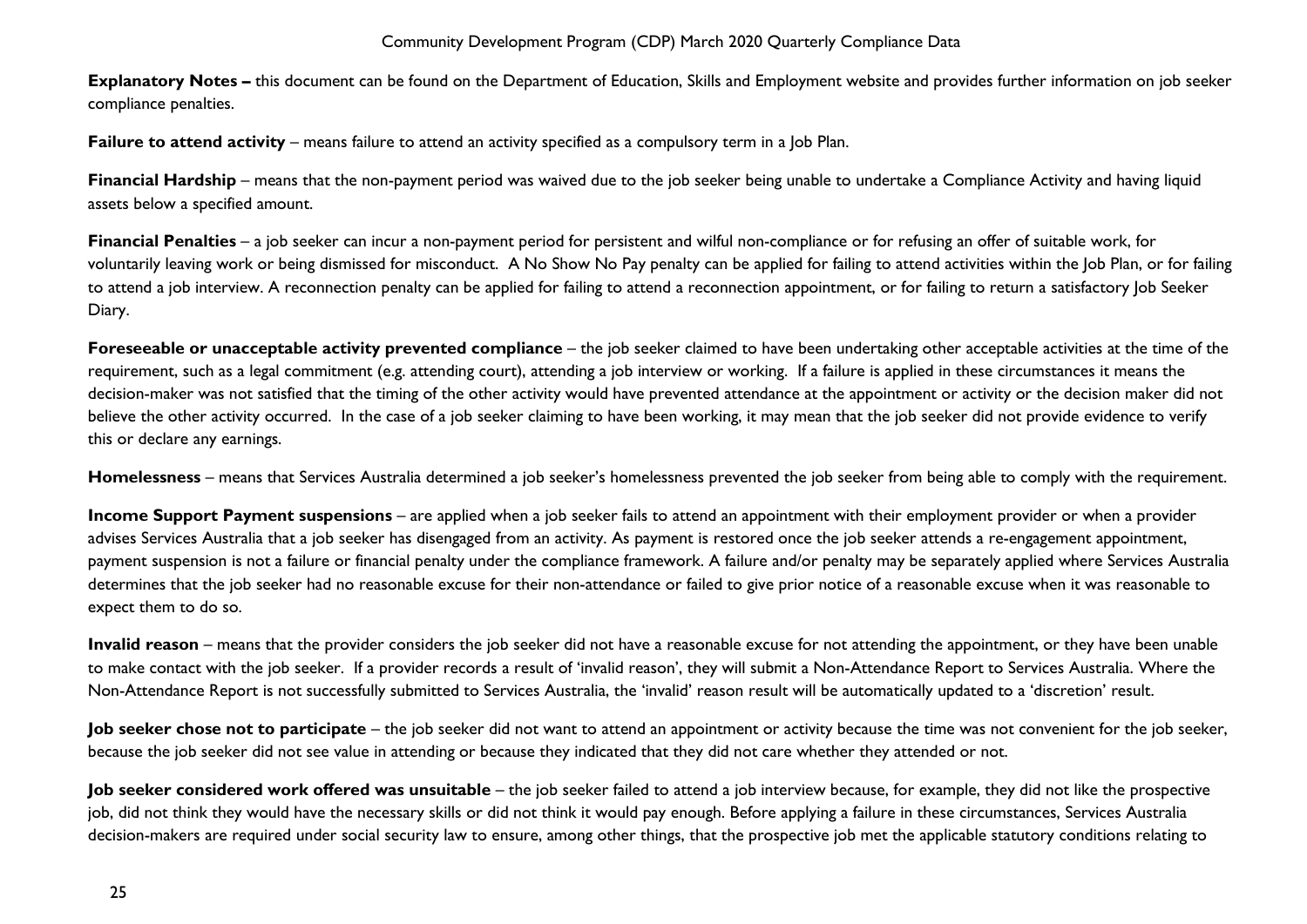wages and conditions and that the job seeker had the skills to do the work or would have been given appropriate training by the employer to enable them to do the work.

**Job seeker denied being notified** – the job seeker believed they were not notified of the requirement. Services Australia must be satisfied that the job seeker was properly notified of their requirement before a failure can be applied. In these cases, Services Australia was satisfied that this had occurred and found no reason to accept the job seeker's explanation.

**Job seeker error** – the job seeker got the time or date of a requirement wrong, they slept in or forgot to attend.

**Job seeker had reasonable excuse** – means that Services Australia determined the job seeker had a reasonable excuse for failing to comply with the requirement and therefore a Participation Failure should not be applied.

**JSCI – Eligible for higher stream** – means a job seeker had their JSCI updated and the outcome of the JSCI was for the job seeker to be referred to a higher stream of service in the jobactive system. As the CDP does not stream job seekers, this does not apply to CDP job seekers.

**JSCI - Referral for ESAt** – means a job seeker had their SCI updated and the outcome of the SCI was for the job seeker to be referred to an Employment Services Assessment. Employment Services Assessments superseded Job Capacity Assessments from 1 January 2011.

**Manageable or unproven medical issue** – the job seeker indicated a medical condition prevented their attendance, but their explanation was not accepted as reasonable. This will generally be because the job seeker did not appear ill or provide evidence of their illness, or where evidence was provided but the condition was manageable and should not have prevented attendance at the time of the appointment or activity. This category also covers situations where the excuse relates to substance or alcohol use or mental health issues but where the decision-maker has determined that in this instance the person's condition would not have prevented compliance.

**Medical reason A** – means that Services Australia determined a medical reason prevented the job seeker from complying with the requirement but the job seeker did not provide specific evidence relating to this particular incident. Included in this category are instances where the job seeker had previously provided evidence of the medical condition or it was not considered reasonable or necessary for the job seeker to attend a doctor.

**Medical reason B** – means that Services Australia determined a medical reason prevented the job seeker from complying with the requirement and the job seeker provided specific evidence relating to the particular incident.

**Nature of requirements** – means that Services Australia determined the requirement with which the job seeker did not comply was not reasonable or appropriate to the circumstances of the job seeker. This includes, for example, where a job seeker was referred to an unsuitable activity, where attendance required an unreasonable travel distance or where a job did not meet minimum work conditions or enable a job seeker to arrange or access childcare.

**Non-Attendance Failure** – is applied when a job seeker has no reasonable excuse for not attending their initial appointment or fails to give prior notice of a reasonable excuse if it was reasonable to expect them to do so. A Non-Attendance Failure results in a loss of one-tenth of the job seeker's fortnightly income support payment for each business day for the day the job seeker was notified until the day the job seeker attends.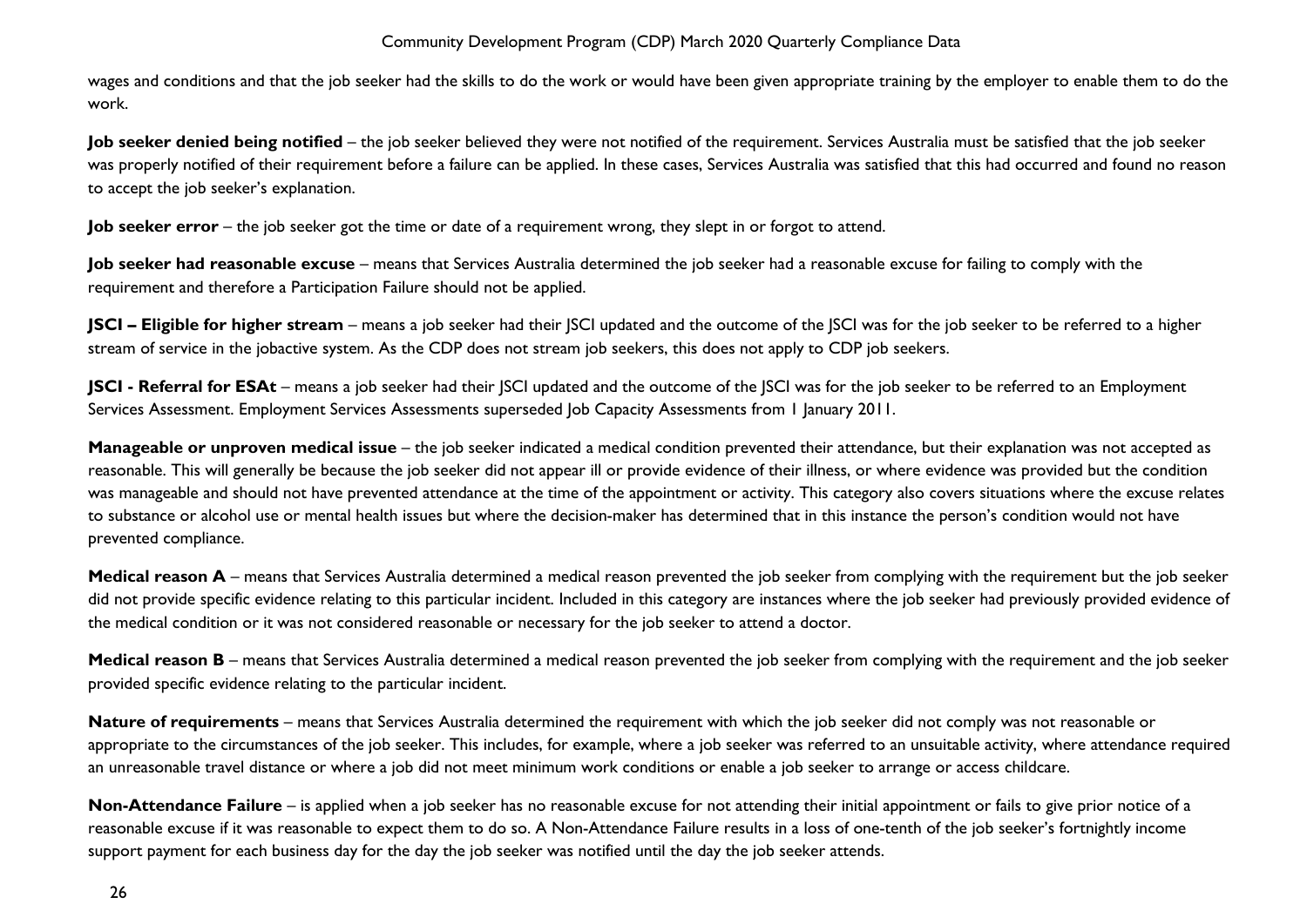**Non-Attendance Report** – is submitted by an employment services provider when a job seeker fails to attend a regular provider appointment. The Non-Attendance Report replaced the Connection Failure Participation Report which was used to report this type of non-attendance from 1 July 2014.

**No change in Employment Services Program or Stream** – means there has been no recommendation to change the job seeker's Employment Services Program or Stream. CCAs in this category can recommend one or more outcomes that can be undertaken or arranged by the job seeker's current provider or they may not recommend any particular action.

No Outcomes – there were no outcomes or other action recommended by Services Australia as part of the CCA. This means that Services Australia specialist officer who conducted the CCA found that the job seeker had no barriers to participation that warranted a specific sort of intervention but that there were insufficient grounds to determine that the job seeker had been persistently and deliberately non-compliant.

**No reason offered** – the job seeker did not offer a reason for their non-attendance.

No Show No Pay Failure – may be applied if the job seeker has failed to either attend or behave appropriately at an activity in the Job Plan, or attend or behave appropriately at a job interview with a prospective employer. Following an investigation by Services Australia into the non-compliance, the job seeker may lose onetenth of their fortnightly income support payment for every day they do not participate and did not have a reasonable excuse.

Notifying requirements – means that Services Australia determined the job seeker did not receive notification, was not notified correctly or was not given enough time to meet their requirement. This includes, for example, instances where mail may have gone astray or the job seeker had no permanent residence for mail to be sent to.

**Number of job seekers with a Vulnerability Indicator** – means job seekers who, at the end of the quarter, had one or more Vulnerability Indicators on their record.

**Other** – includes all other Participation Reports or Provider Appointment Reports rejected on the grounds that the job seeker had a reasonable excuse for not complying (for example, a police restriction, community service order or legal appointment).

**Other acceptable activity** – means that Services Australia determined the job seeker was participating in an activity that made it acceptable not to meet the requirement (for example, undertaking paid work, attending an interview, etc.).

**Other job seekers** – job seekers that do not currently have to use employment services because they have a 'Temporary exemption', 'Reduced work capacity' or are undertaking an 'Approved activity'. These job seekers can use employment services voluntarily, but are not required to do so.

**Other Outcomes** – includes any sort of recommended outcome that does not involve a change of Employment Services Program or Stream and can therefore be undertaken or arranged by the job seeker's current provider. These include suggested changes to the job seeker's Job Plan to include any vocational or nonvocational activities designed to help the job seeker to become more job-ready (e.g. a referral for housing assistance or literacy and numeracy training).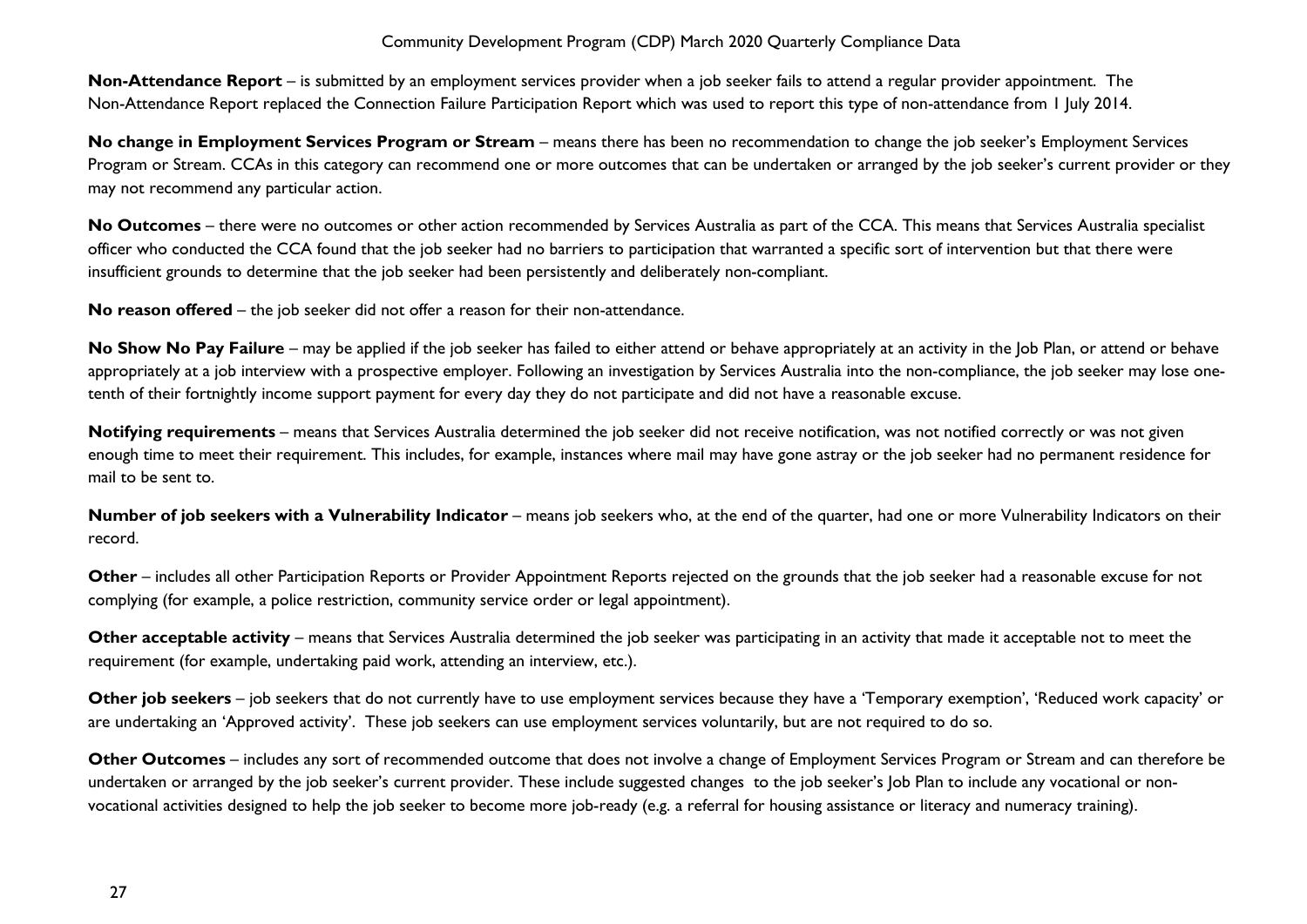**Personal crisis** – means that Services Australia determined a personal crisis prevented the job seeker from complying with the requirement (for example, a bereavement of a family member).

**Personal matter** – the job seeker indicated that they had personal relationship issues, caring responsibilities, difficulties with accommodation or bereavement following the death of a friend, relative or pet. While such circumstances can impact on a job seeker's capacity to comply, Services Australia decision-maker found that they did not do so in these instances.

**Provider Appointment Report** – is submitted by providers when they want a job seeker's income support payment suspension to remain and to recommend to Services Australia that a financial penalty be applied.

Reason not recorded -- are failures that are not attendance-related. While the job seeker's reason for non-compliance must be considered before the failure can be applied, it is not recorded in a way which can be easily extracted for the purposes of this data.

**Reasonable excuse but no prior notice** - the job seeker had a reasonable excuse for not attending their appointment but failed to give prior notice of their inability to attend an appointment when it would have been reasonable to expect them to do so.

**Reconnection Failure** - may be applied as a result of a provider submitting a Provider Appointment Report (PAR) for non-attendance at a re-engagement appointment or if the provider reports to Services Australia that a job seeker fails to meet another reconnection requirement without a reasonable excuse. A Reconnection Failure results in loss of payment from the date of the failure until the day the job seeker meets a further reconnection requirement.

**Reduced work capacity** - job seekers with an assessed temporary or partial reduced work capacity of 0-14 hours a week do not have to be in employment services, and are able to fully satisfy their activity test requirements through a quarterly interview with Services Australia.

**Serious Failure** - may be applied for either refusing a suitable job offer, failing to commence in a suitable job (after having accepted it); or persistent and wilful noncompliance (can only be applied following a Comprehensive Compliance Assessment to ensure that the job seeker's behaviour is not the result of unidentified barriers to participation beyond their control).

Services Australia - The establishment of Services Australia was announced on 26 May 2019. Data releases dated prior to this may refer to Department of Human Services or Centrelink instead of Services Australia

**Submitting PRs/PARs** - means that Services Australia rejected the Participation Report or Provider Appointment Report on the grounds that it was not valid. This includes, for example, where the report was submitted for a period during which the job seeker had an exemption or was not receiving any payments; it was submitted for a requirement not contained in the Job Plan; or the report was filled out incorrectly containing the wrong code or date of incident.

**Temporary exemption** - job seekers can be granted an exemption by Services Australia, for a specified period of time, from complying with their requirements. Exemptions are granted if the job seeker does not have the capacity to undertake mutual obligation requirements due to the impact of personal or other circumstances beyond their control (e.g. temporary medical incapacity). Job seekers do not have to use employment services for the duration of their exemption.